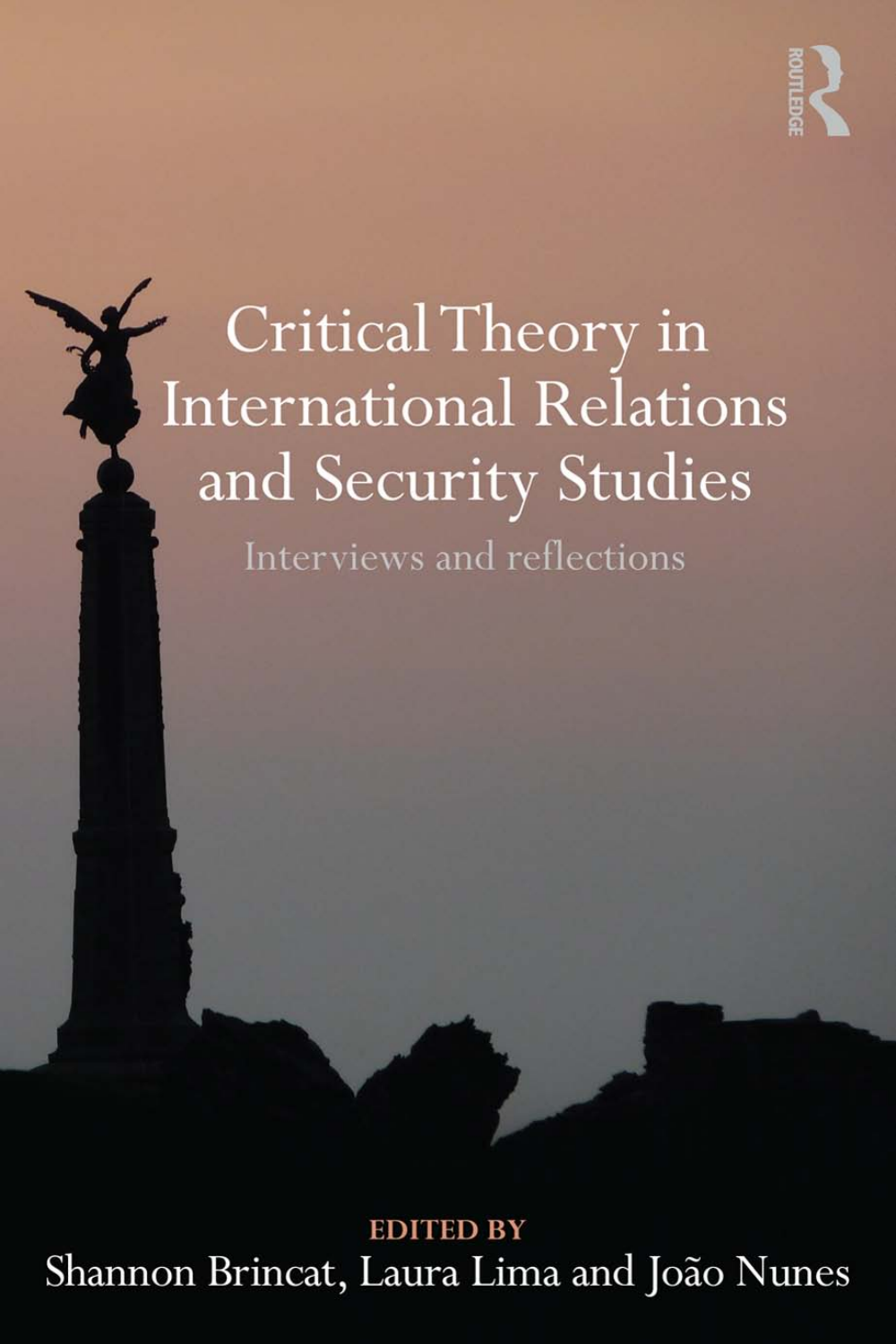# **CRITICAL THEORY IN INTERNATIONAL RELATIONS AND SECURITY STUDIES**

This book provides an assessment of the legacy, challenges and future directions of Critical Theory in the fields of International Relations and Security Studies.

It provides 'first-hand' interviews with some of the pioneers of Critical Theory in the fields of International Relations Theory and Security Studies. The interviews are combined innovatively with reflective essays to create an engaging and accessible discussion of the legacy and challenges of critical thinking. A unique forum that combines first-person discussion and secondary commentary on a variety of theoretical positions, the book explores in detail the interaction between different theories and approaches, including postcolonialism, feminism and poststructuralism. Scholars from a variety of theoretical backgrounds reflect on the strengths and problems of critical theory, recasting the theoretical discussion about critical theory in the study of world politics and examining the future of the discipline.

Both an introduction and an advanced engagement with theoretical developments over the past three decades, *Critical Theory in International Relations and Security Studies* will be of interest to students and scholars of international politics, security studies and philosophy.

**Shannon Brincat** is a University of Queensland Postdoctoral Research Fellow.

**Laura Lima** has recently submitted her doctoral thesis at the Department of International Politics, Aberystwyth University.

**João Nunes** is a Postdoctoral Fellow at the University of Warwick.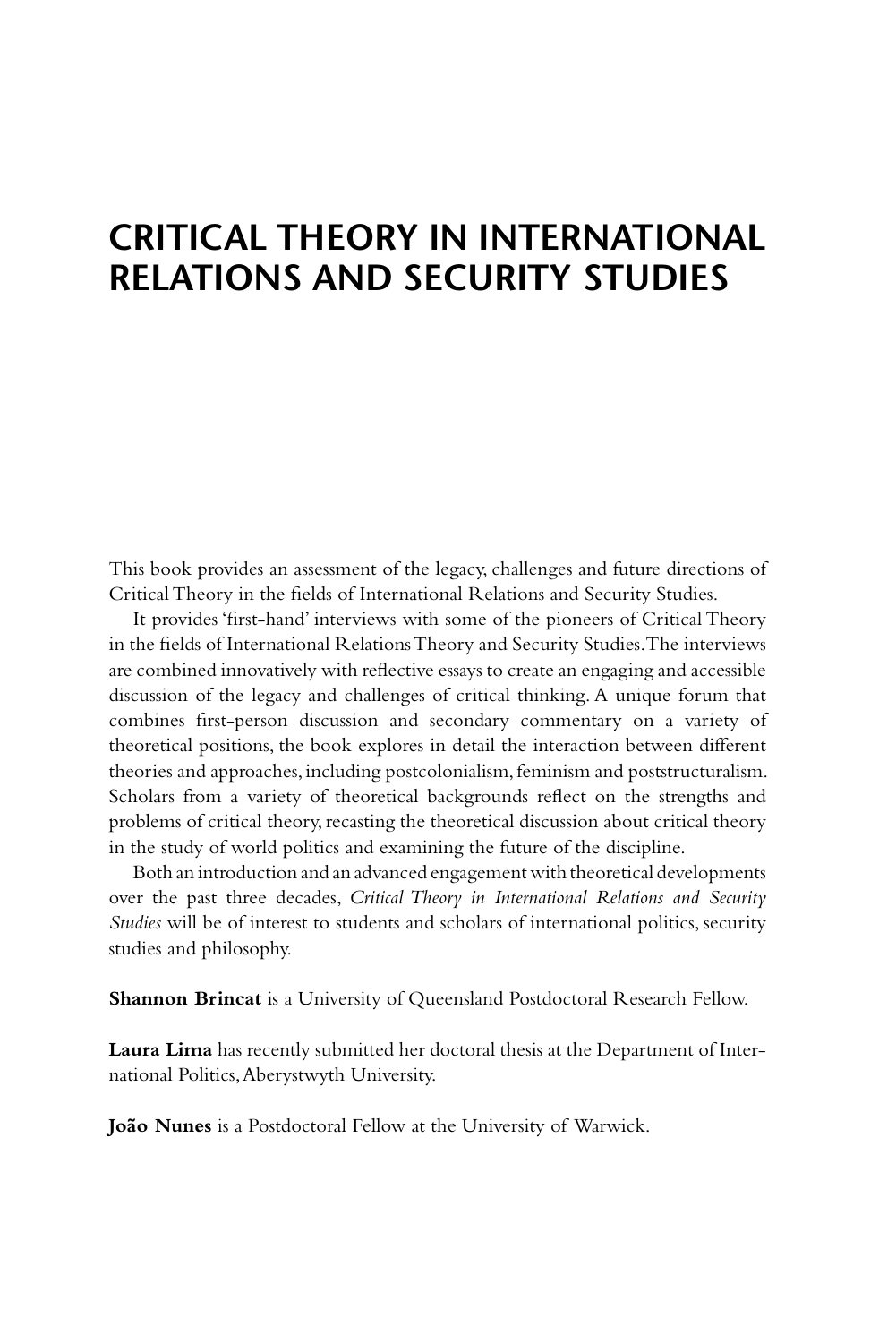# **CRITICAL THEORY IN INTERNATIONAL RELATIONS AND SECURITY STUDIES**

Interviews and reflections

*Edited by Shannon Brincat, Laura Lima and João Nunes*

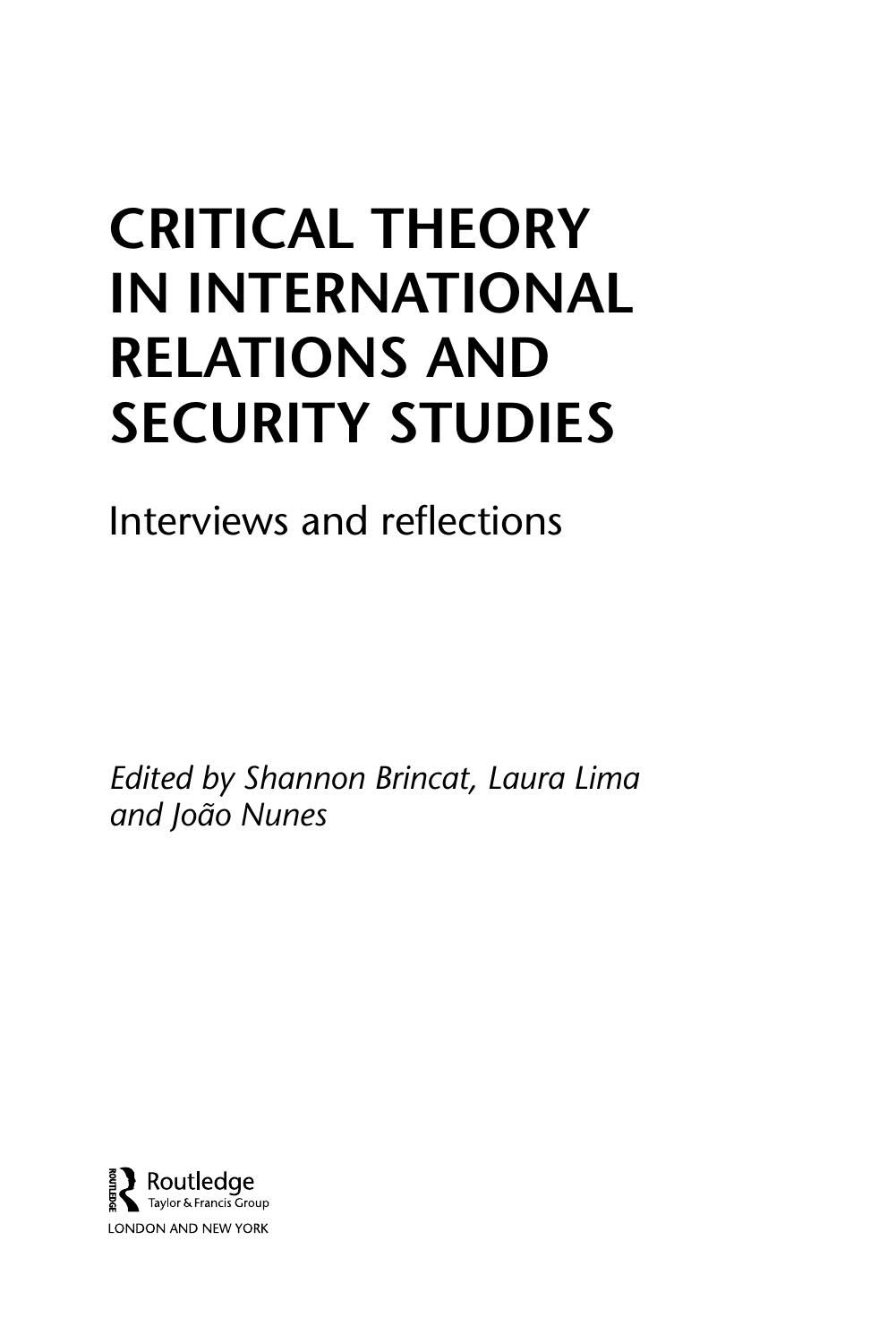First published 2012 by Routledge 2 Park Square, Milton Park, Abingdon, Oxon OX14 4RN

Simultaneously published in the USA and Canada by Routledge 711 Third Avenue, New York, NY 10017

#### *Routledge is an imprint of the Taylor & Francis Group, an informa business*

© 2012 for selection and editorial matter, Shannon Brincat, Laura Lima and João Nunes; for individual contributions, the contributors.

The right of the editors to be identified as the authors of the editorial material, and of the authors for their individual chapters, has been asserted by them in accordance with sections 77 and 78 of the Copyright, Designs and Patents Act 1988.

All rights reserved. No part of this book may be reprinted or reproduced or utilised in any form or by any electronic, mechanical, or other means, now known or hereafter invented, including photocopying and recording, or in any information storage or retrieval system, without permission in writing from the publishers.

*Trademark notice:* Product or corporate names may be trademarks or registered trademarks, and are used only for identification and explanation without intent to infringe.

*British Library Cataloguing in Publication Data* A catalogue record for this book is available from the British Library

#### *Library of Congress Cataloging in Publication Data*

Critical theory in international relations and security studies : interviews and reflections / edited by Laura Lima, João Nunes and Shannon Brincat. p. cm.

 Includes bibliographical references and index. 1. International relations––Research. 2. Security, International––Research. 3. Critical theory. I. Lima, Laura, 1979– II. Nunes, João, 1981– III. Brincat, Shannon, 1979– JZ1234.C75 2012 327.101––dc23

2011026003

ISBN: 978-0-415-60157-3 (hbk) ISBN: 978-0-415-60158-0 (pbk) ISBN: 978-0-203-14549-4 (ebk)

Typeset in Bembo by RefineCatch Limited, Bungay, Suffolk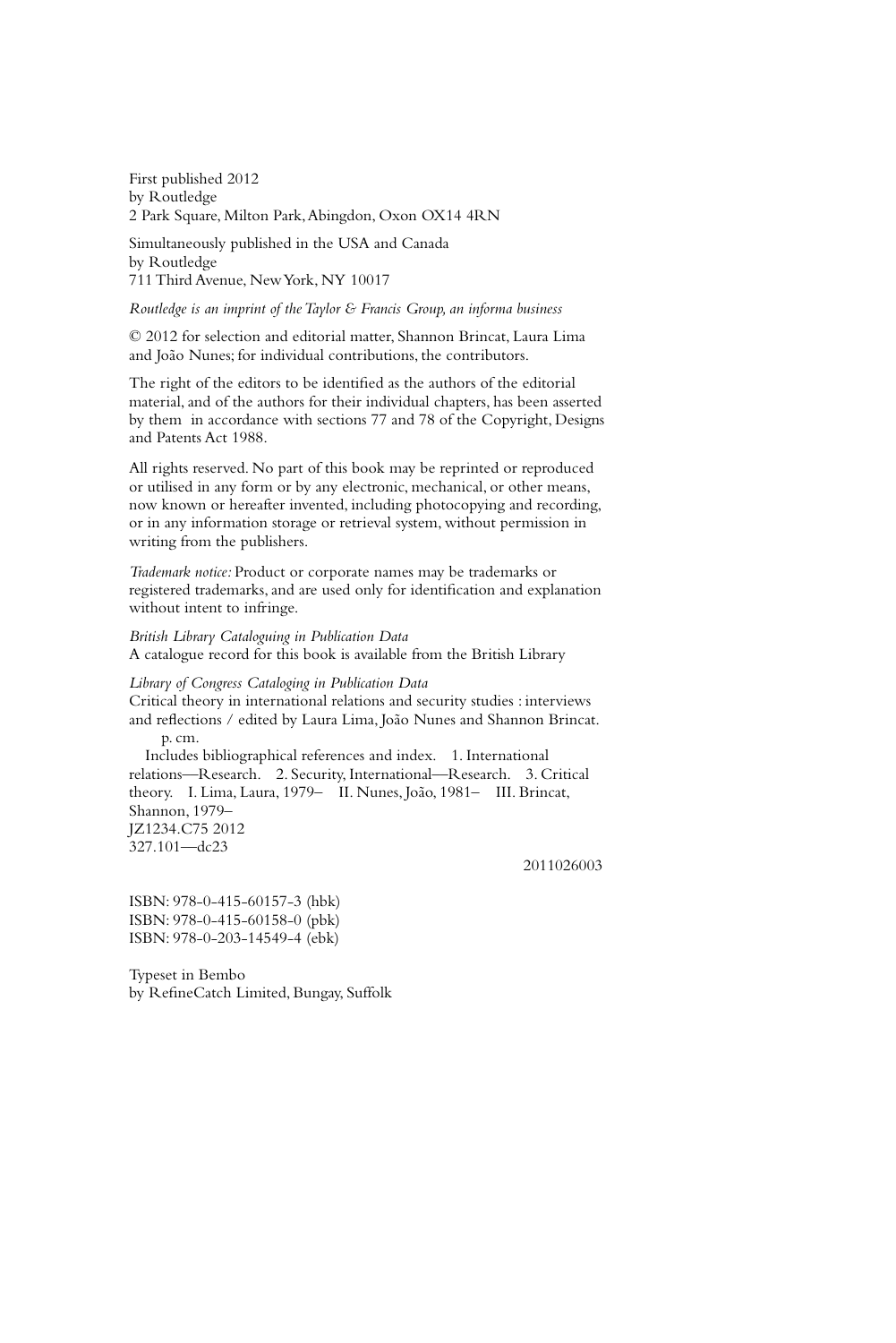# <span id="page-4-0"></span>**CONTENTS**

| Contributors<br>Acknowledgements |                                                                                          | vii<br>$i\mathcal{x}$ |
|----------------------------------|------------------------------------------------------------------------------------------|-----------------------|
| $\mathbf{1}$                     | Introduction<br>Shannon Brincat, Laura Lima and João Nunes                               | 1                     |
|                                  | PART I<br><b>Interviews</b>                                                              |                       |
|                                  | 2 <i>For</i> someone and <i>for</i> some purpose<br>An interview with Robert W. $C_{0x}$ | 15                    |
| 3                                | Citizenship, community and harm in world politics<br>An interview with Andrew Linklater  | 35                    |
|                                  | 4 Challenging the ideas that made us<br>An interview with Ken Booth                      | 59                    |
|                                  | 5 The test of practice<br>An interview with Richard Wyn Jones                            | 82                    |

## **PART II Rethinking the Origins**

 6 The 'secular' subject of Critical International Relations Theory 105  *Mustapha Kamal Pasha*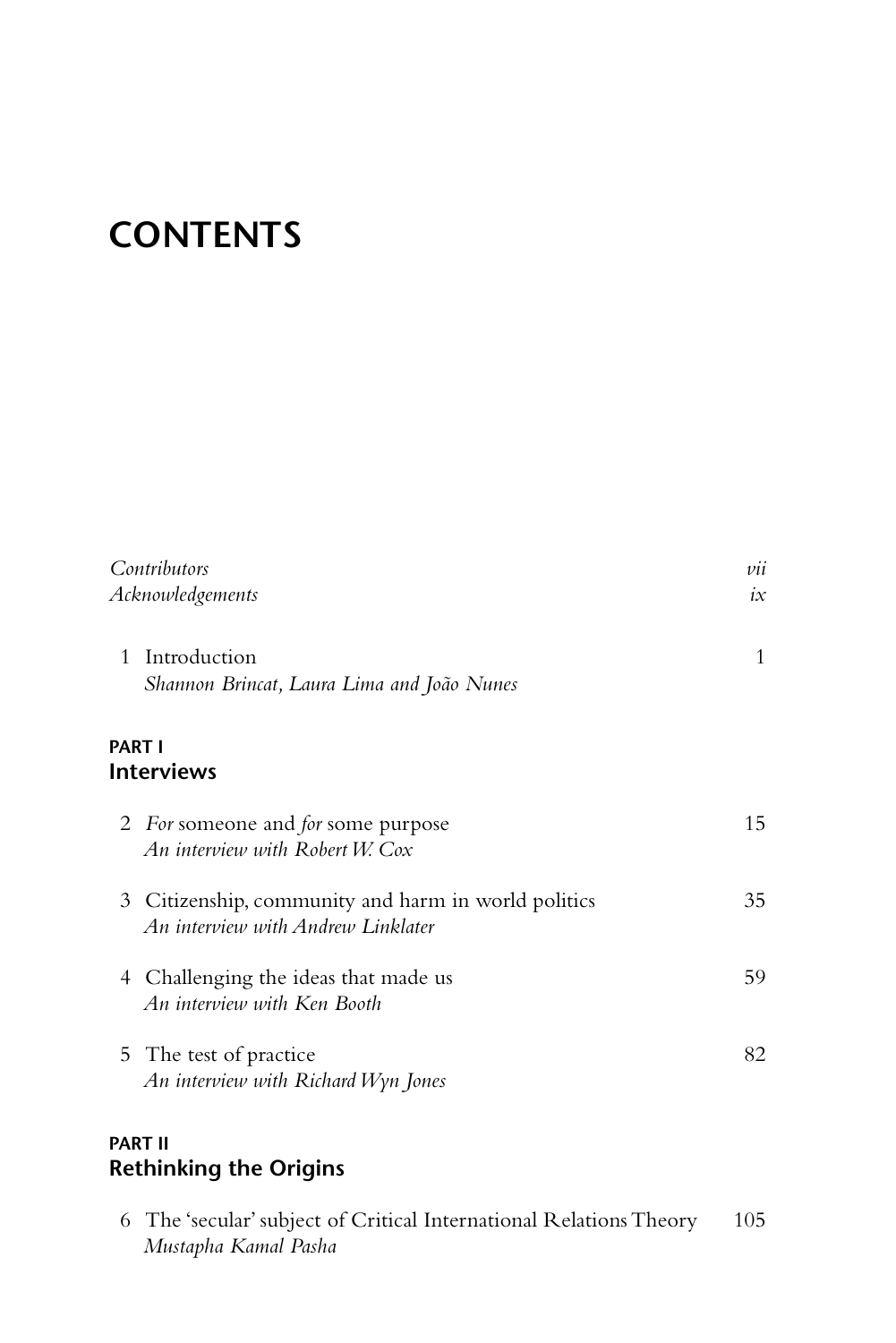| 7 Vico Contra Kant: The competing critical theories of Cox and |     |
|----------------------------------------------------------------|-----|
| Linklater                                                      | 115 |
| Richard Devetak                                                |     |

## **PART III Debating the Limits**

|                                            | 8 Orientalism and The Poverty of Theory three decades on: Bringing<br>Eastern and subaltern agency back into Critical IR Theory<br>John M. Hobson | 129 |  |
|--------------------------------------------|---------------------------------------------------------------------------------------------------------------------------------------------------|-----|--|
|                                            | 9 Uncritical Theory<br><b>Brooke Ackerly</b>                                                                                                      | 140 |  |
|                                            | 10 What is critical about Critical Theory revisited? The case<br>of four international relations scholars and gender<br>Jacqui True               | 150 |  |
|                                            | 11 The continuing appeal of Critical Security Studies<br>Pinar Bilgin                                                                             | 159 |  |
| <b>PART IV</b><br><b>Future Directions</b> |                                                                                                                                                   |     |  |
|                                            | 12 Beyond (Western) IR Theory: The post-colonial tradition<br>and the restructuring of (critical) IR theory<br>Mark Neufeld                       | 173 |  |
|                                            | 13 'Come in, make yourself uncomfortable!': Some thoughts<br>on putting Critical Theory in its place<br>Martin Weber                              | 186 |  |
|                                            | 14 The potential and perils of opposition<br>Michael C. Williams                                                                                  | 197 |  |
| 15                                         | Turning towards the world: Practicing critique in IR<br>Kimberly Hutchings                                                                        | 207 |  |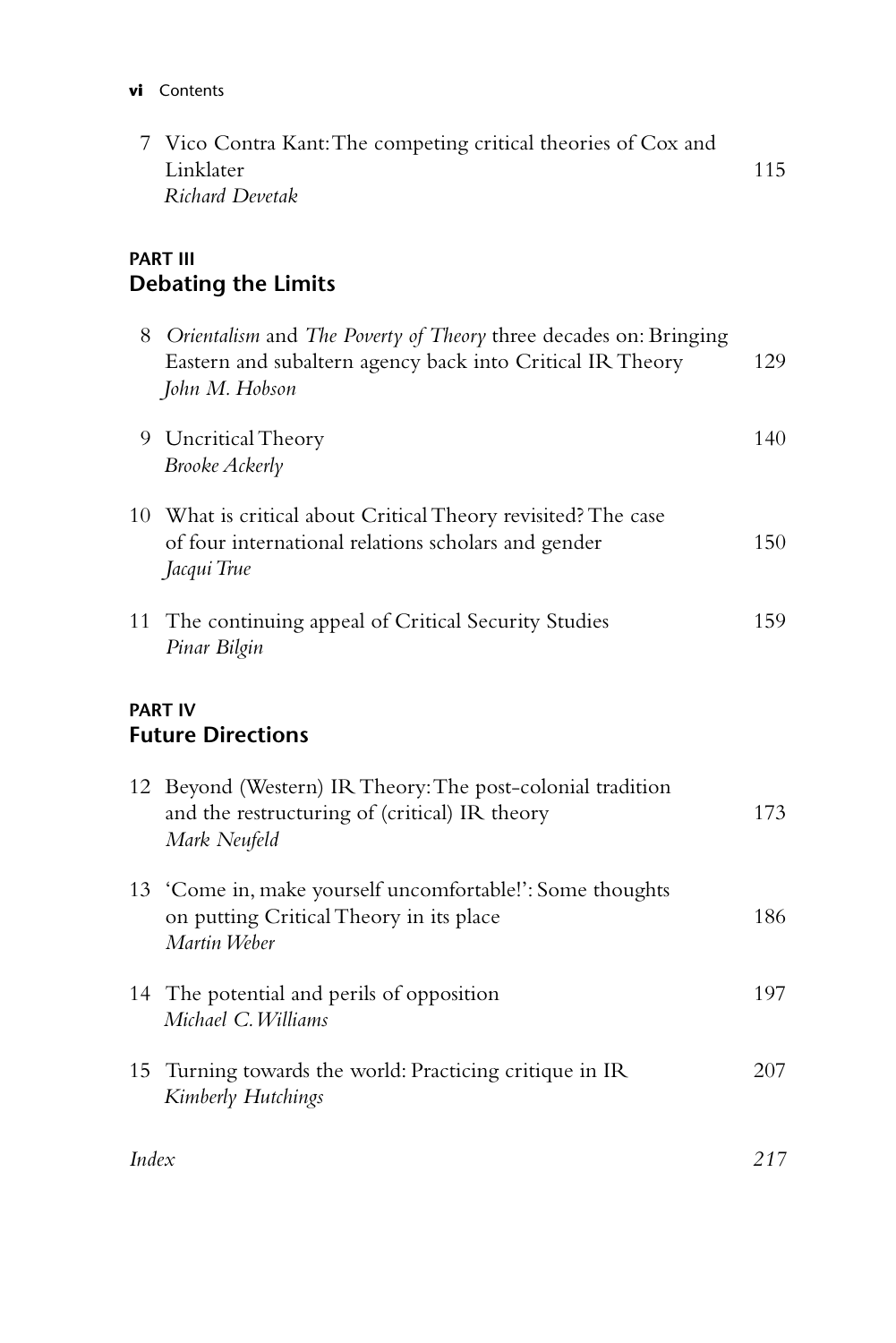# <span id="page-6-0"></span>**[CONTRIBUTORS](#page-4-0)**

**Brooke Ackerly** is Associate Professor of Political Science at Vanderbilt University, Nashville.

**Pinar Bilgin** is Associate Professor in the Department of International Relations at Bilkent University, Ankara.

**Ken Booth** is Senior Research Associate and Director of the David Davies Memorial Institute of International Studies at the Department of International Politics, Aberystwyth University.

**Shannon Brincat** is a University of Queensland Postdoctoral Research Fellow in the School of Political Science and International Studies.

**Robert W. Cox** is Professor Emeritus of Political Science at York University, Toronto.

**Richard Devetak** is Senior Lecturer in the School of Political Science and International Studies, University of Queensland.

**John M. Hobson** is Professor of Politics and International Relations at the University of Sheffield.

**Kimberly Hutchings** is Professor in the Department of International Relations at the London School of Economics.

**Laura Lima** is a PhD candidate at the Department of International Politics, Aberystwyth University.

**Andrew Linklater** is Woodrow Wilson Professor at the Department of International Politics, Aberystwyth University.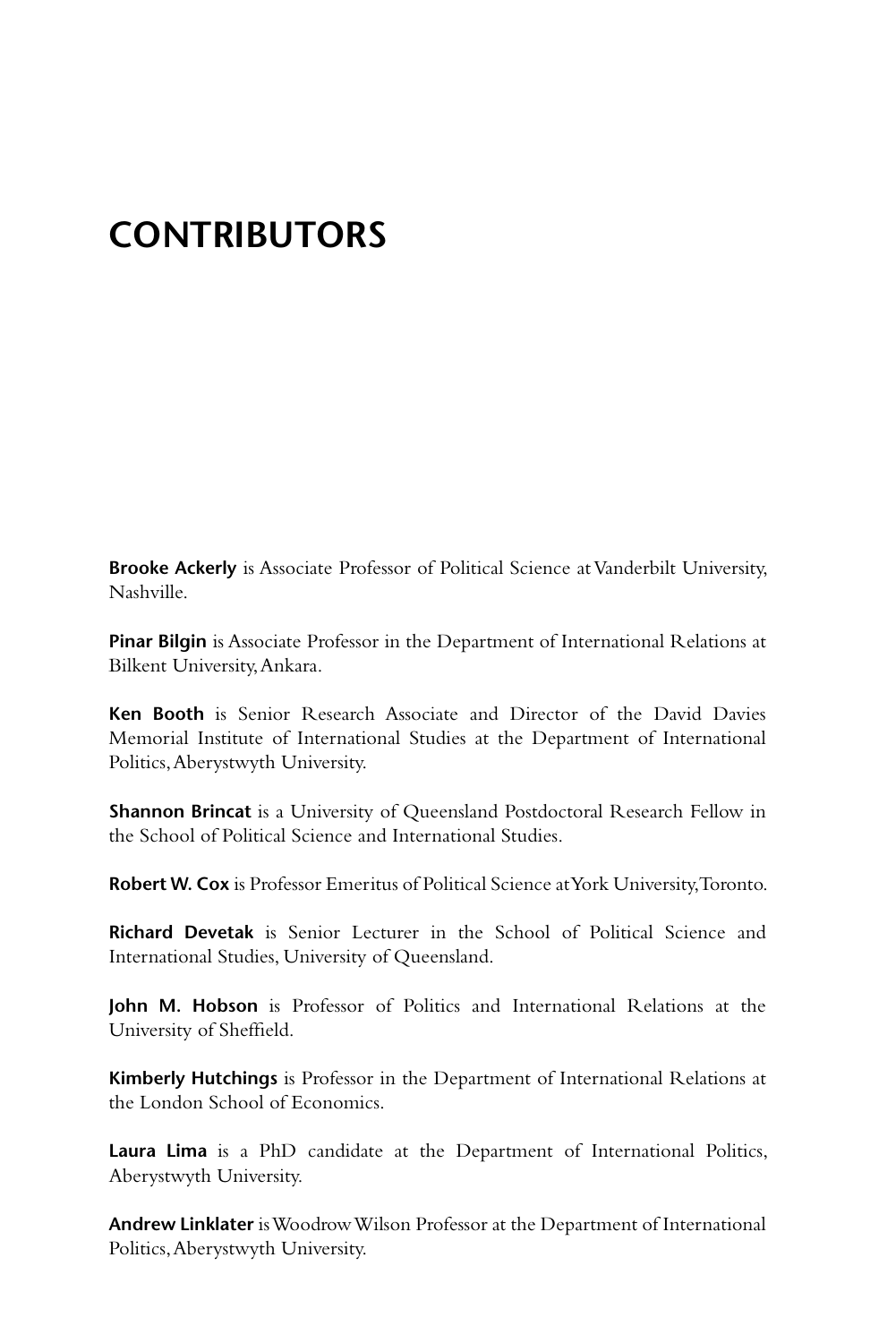#### **viii** Contributors

**Mark Neufeld** is Professor in the Department of Politics and Deputy Director of the Centre for the Study of Global Power and Politics at Trent University, Ontario.

**João Nunes** is Postdoctoral Fellow in the Department of Politics and International Studies, University of Warwick.

**Mustapha Kamal Pasha** is Chair in International Relations in the Department of Politics and International Relations, University of Aberdeen.

**Jacqui True** is Professor in the School of Political and Social Inquiry at Monash University, Melbourne, Australia.

**Martin Weber** is Senior Lecturer in the School of Political Science and International Studies, University of Queensland.

**Michael C. Williams** is Professor in the Graduate School of Public and International Affairs, University of Ottawa.

**Richard Wyn Jones** is Professor and Director of the Wales Governance Centre, Cardiff University.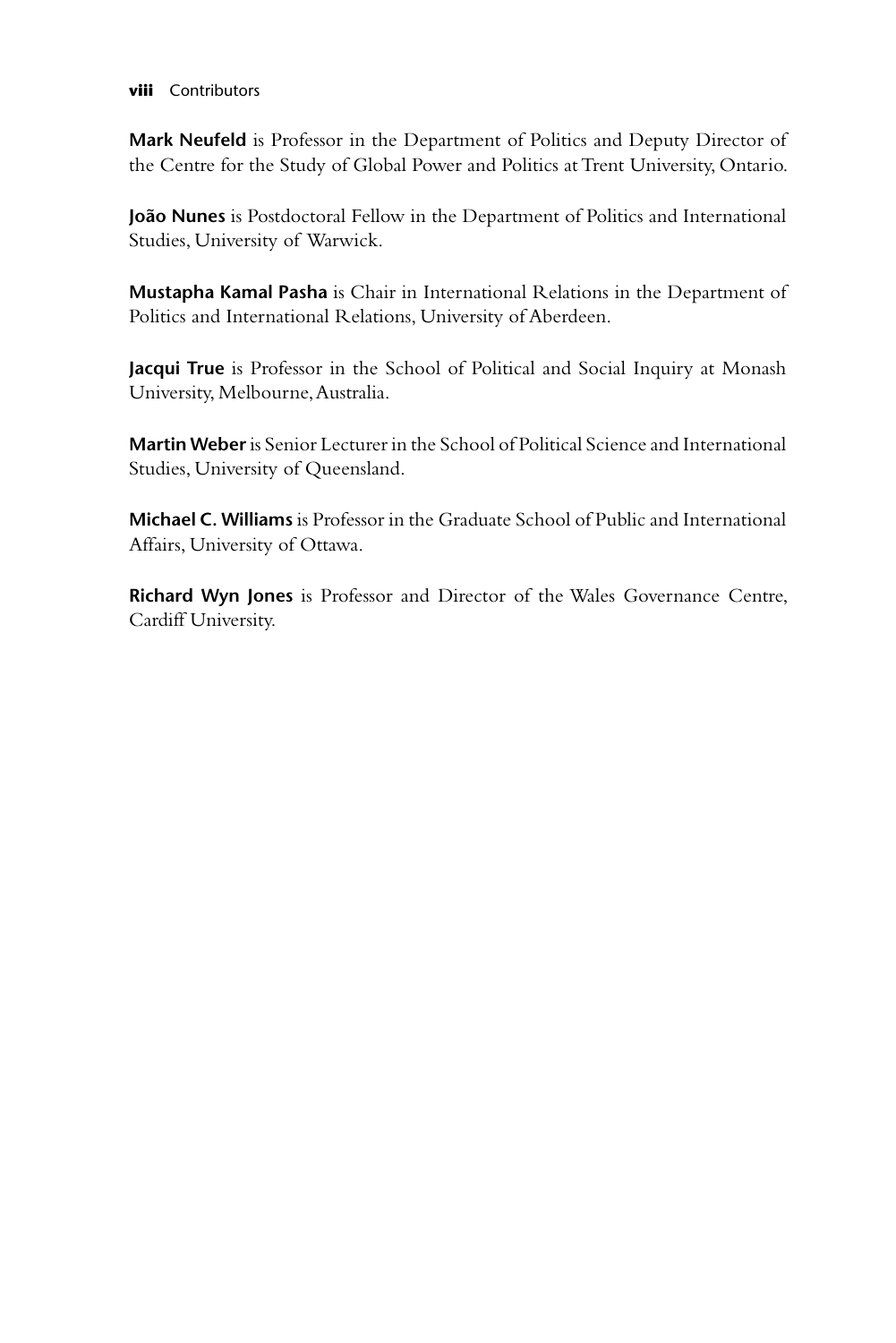## <span id="page-8-0"></span>**[ACKNOWLEDGEMENTS](#page-4-0)**

The project of this book started taking shape in the beginning of 2009 in Aberystwyth, Wales. We were then PhD candidates whose interest in critical theory and Critical Security Studies had taken us from our native Australia (Shannon Brincat), Brazil (Laura Lima), and Portugal ( João Nunes) to the 'Inter-Pol' department at 'Aber'. The lively postgraduate culture of the department allowed us to engage in interesting discussions with our colleagues, as well as with some of those who have been giving shape to critical debates in IR in the past decades. It was out of these experiences that the idea first came about of engaging with critical theory through the lives and professional experiences of theorists.

We are very appreciative of the enthusiasm and time generously extended to us by the four interviewees of this book – Robert W. Cox, Andrew Linklater, Ken Booth and Richard Wyn Jones. We thank them for their careful consideration of the questions asked, as well as for their commitment to providing thorough responses. We are also very thankful to the ten scholars who agreed to join this conversation, and who took the time to engage with the interviews in such a thoughtful way: Brooke Ackerly, Pinar Bilgin, Richard Devetak, John Hobson, Kimberly Hutchings, Mark Neufeld, Mustapha Pasha, Jacqui True, Martin Weber and Michael C. Williams.

At Routledge, we thank Heidi Bagtazo, Hannah Shakespeare and Alexander Quayle for believing in this project and supporting it until its final stages. We would also like to thank the journal *Global Discourse* for giving permission to re-publish part of the interview with Andrew Linklater.

Shannon Brincat would like to thank the University of Queensland for the award of a Graduate School Research Travel Grant and Mid-Year PhD Scholarship, without which this volume would not have been possible, and also the ongoing love and support of Bree Rhodes. Laura Lima would like to thank the *Comissão de Aperfeiçoamento de Pessoal de Nível Superior* (CAPES) in Brazil for providing her with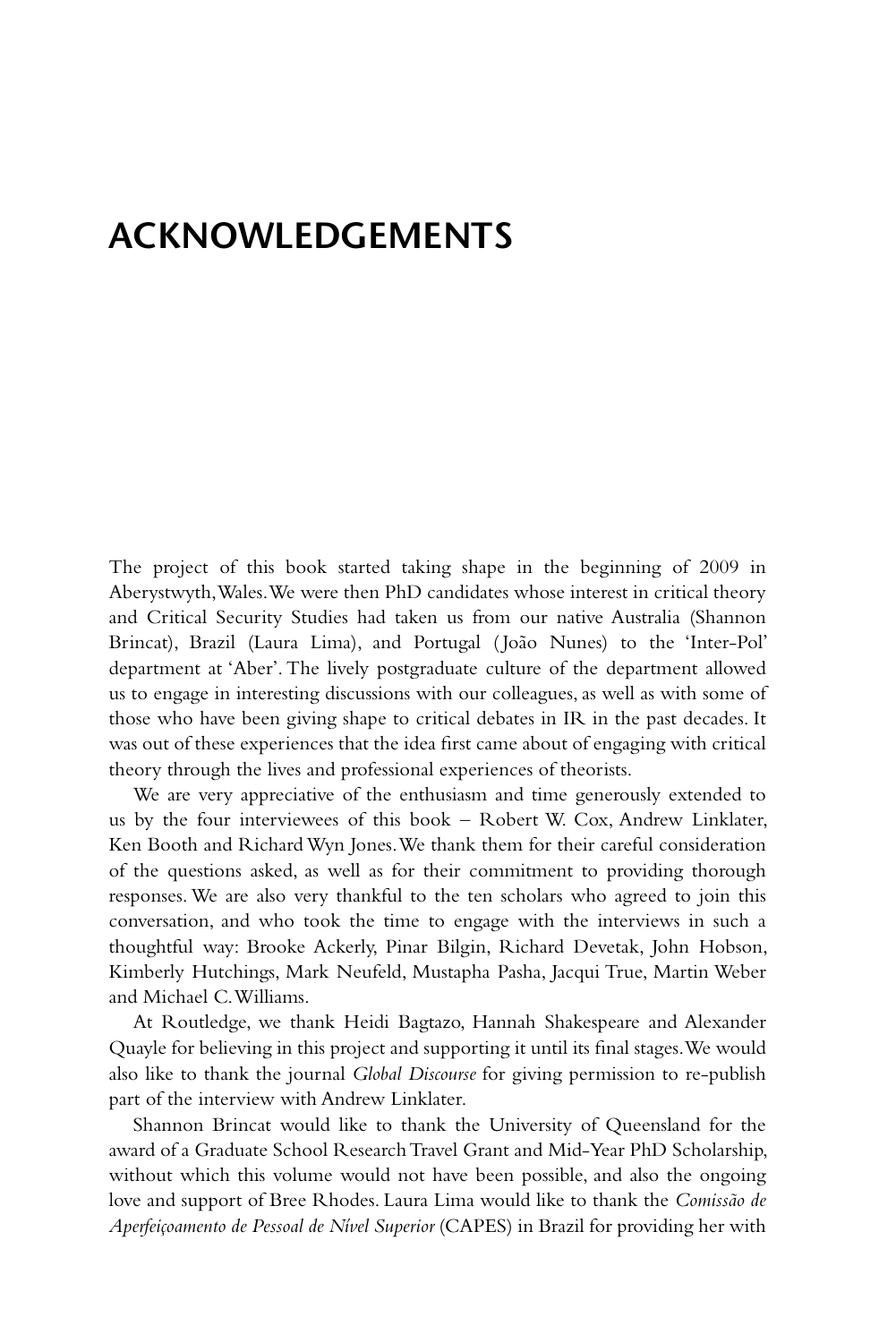#### **x** Acknowledgements

a PhD scholarship, and Pieter and Carla Vandersteen for their love and friendship. João Nunes gratefully acknowledges the support of an Economic and Social Research Council Postdoctoral Fellowship.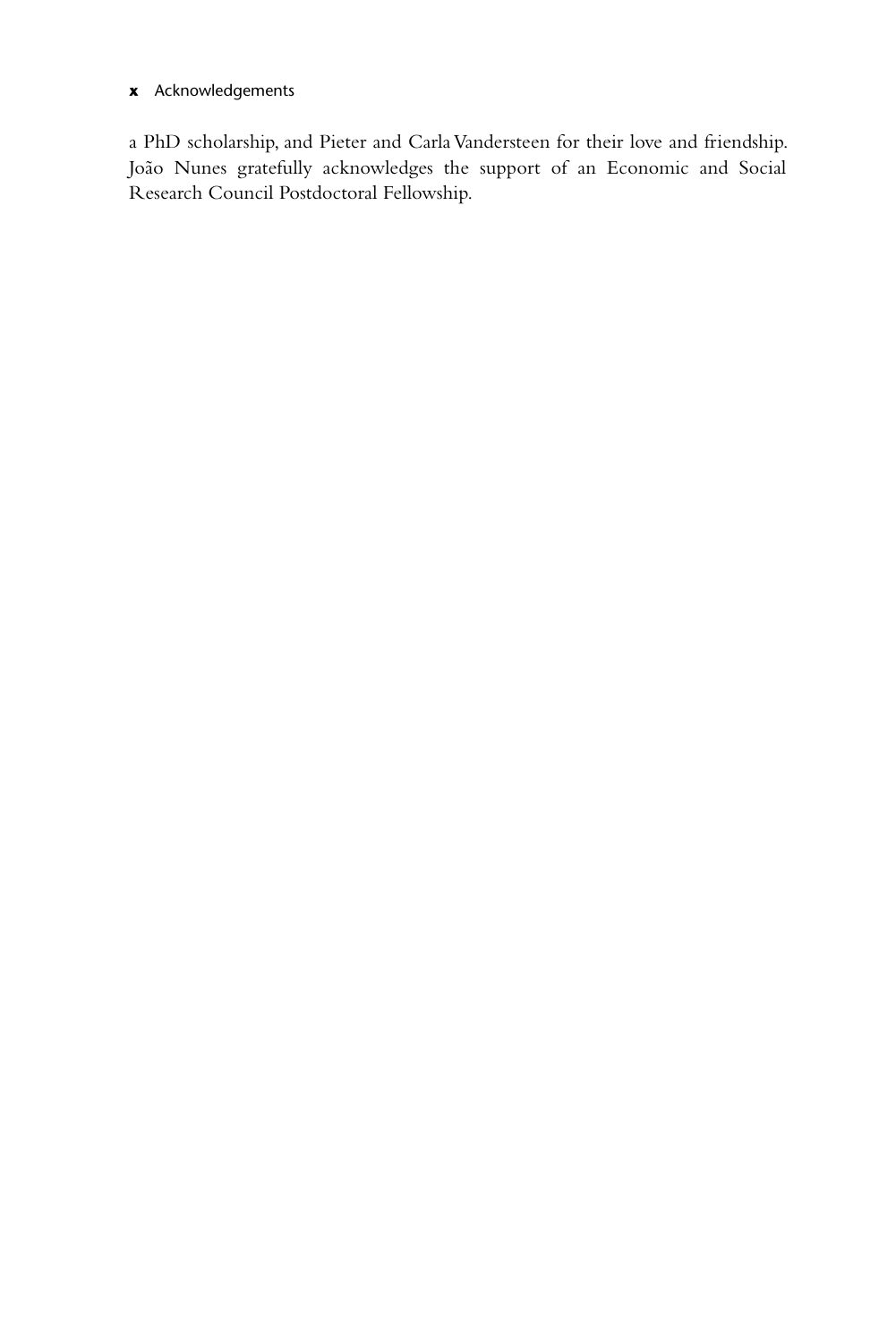# <span id="page-10-0"></span>[1](#page-4-0) **[INTRODUCTION](#page-4-0)**

## *[Shannon Brincat, Laura Lima and João Nunes](#page-4-0)*

The idea for this volume came out of a desire to assess the trajectory of critical thinking in the study of world politics. We saw critical theory as having reached an impasse, after the highly successful period in which its popularity surged – almost to the point of becoming 'mainstream' or common sense in some parts of the academic world. We the editors are part of a generation of researchers for whom the word 'critical' has become, to a great extent, a household name. The proliferation of 'critical approaches' led us to ask a number of questions. Does it still make sense to use the 'critical' label to designate an approach or methodology? Is there an emerging 'critical orthodoxy'? What has the critical literature achieved? Where has it failed or remained silent? What are its limits and challenges? How can critical thinking be pushed forward? Finally, what has happened to 'traditional' ('uncritical') thinking? We set out to provide a fresh perspective upon the 'critical turn' in International Relations and Security Studies – one that would revisit its origins, celebrate its eclecticism, consider its limitations and open doors to future developments.

Critical theory in world politics has been surveyed and assessed on a few occasions[.1](#page-19-0) The perspective adopted in this book is different in three important ways. To begin with, our starting point was the strand of critical theory reaching back to Kant, Hegel, Marx and the Frankfurt School. This choice is justified by our own intellectual background – when this project was firstly discussed, we had ongoing research projects that applied insights from this strand of critical thinking – and also by the fact that we had been working in proximity with authors who made important contributions to the fields of International Relations and Security Studies by drawing on this form of critical theory. Importantly, however, and while this lineage would remain a reference point throughout the project, we did not envision a 'balance-sheet' of a specific body of work or a theoretical tradition. Rather, we used this understanding of critical theory as an entry-point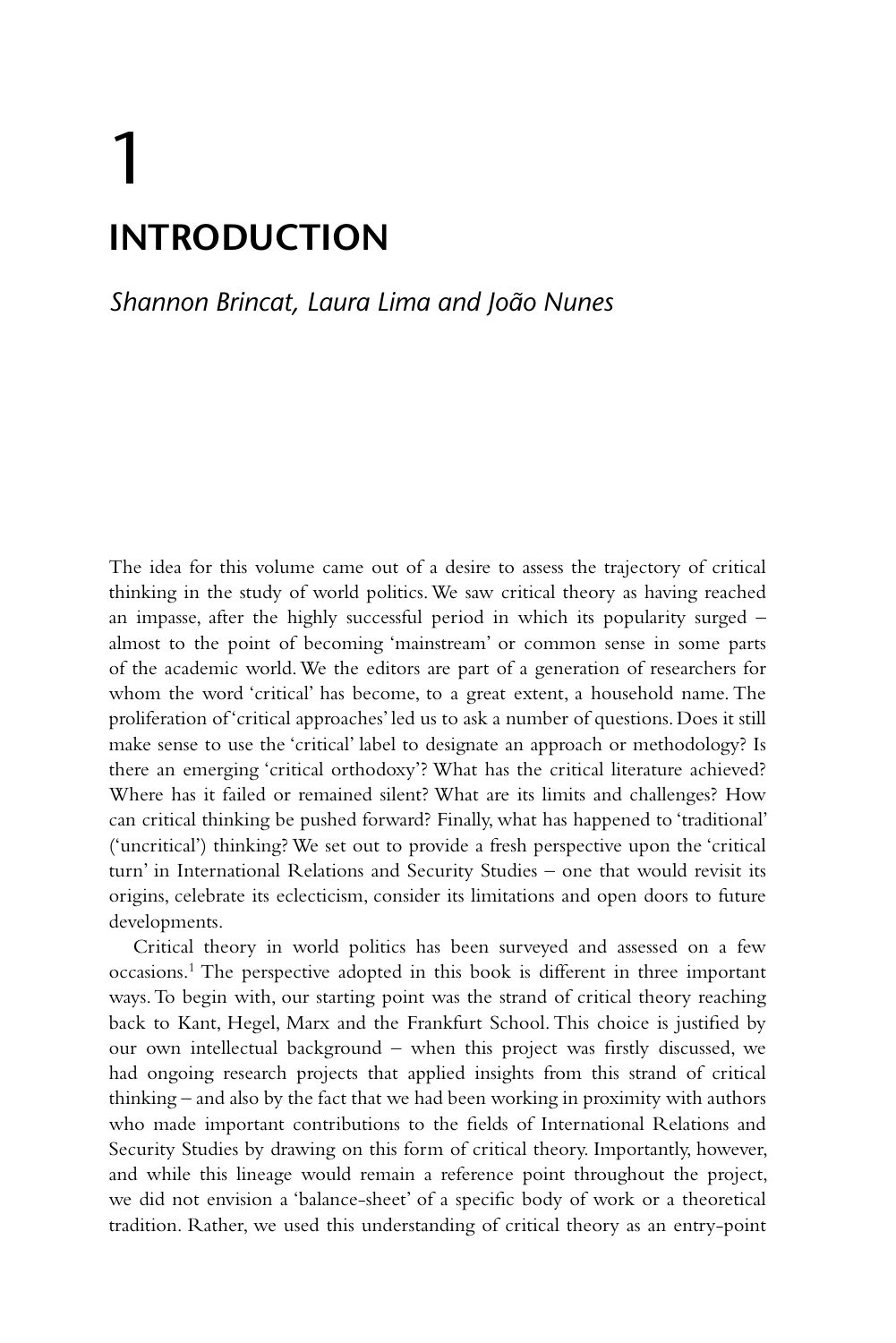<span id="page-11-0"></span>into a broader discussion about the different meanings of critical thinking. We started with critical theory as a range of authors and texts, and sought to explore the ways in which critical thinking can be seen as a broader attitude of thought, a disposition towards the world, a lens through which to grapple with the diversity of social life. On another level, we started within a 'circle of proximity' – shared research interests among us editors, a number of authors we were familiar with – and set out to explore the limits of what we knew by confronting the familiar with some difficult questions, by probing into its shortcomings, by opening up this body of work to scrutiny and criticism.

The second way in which this volume differs from its predecessors is closely interlinked with these intellectual motivations. The format we chose for the book was determined by the objective of exploring the breadth and reach of critique by taking the standpoint of a particular strand of critical thinking. Relying once again on our 'circle of proximity', we interviewed four scholars who we saw as important figures in the use of critical theory in the study of world politics. We considered that the work and life of these four scholars could prompt different kinds of reflections. We thus asked a number of scholars from diverse critical persuasions to comment on these interviews. Our selection of interviewees and commentators was not driven by a desire to follow or establish a canon, but by the objective of promoting selfreflection and a dialogue that was as open as possible. This volume does not claim to provide a definitive account of what critical theory is or a truthful narrative of its origins and development. We are well aware that the way in which this volume has been organized, and its participants selected, is in itself a particular narrative – which necessarily entails drawing certain boundaries and even some exclusions. Different ways of addressing the critical turn in world politics would yield different results.<sup>2</sup> Those are the necessary limitations of a project of this nature – but we have sought to minimize any bias by opening the discussion to contributors from a broad range of backgrounds and critical orientations.

We have refrained from establishing a common understanding of 'critical theory' and even from imposing a common designation. As the reader will immediately notice, our contributors have different things in mind when they write 'critical theory': some prefer to stick to the Critical Theory of the Frankfurt School, others to its broader Marxist meaning, and still others use critical theory to denote a variety of critical approaches, including post-colonialism, feminism and post-structuralism. Although the format of the book was conceived as dialogical, the conversation we envisaged never aspired to a consensus or a common denominator between the authors; rather, the objective was to showcase the variety of ways in which critique has been pursued in the study of world politics, and to open the floor to a discussion about some of its most important themes and challenges. At the same time, however, we endeavoured to prevent the discussion from turning into a cacophony – in this context, having the interviews as reference points proved immensely useful.

Ultimately, the dialogical format followed in this book reflects more adequately what 'doing critique' is: to be open to the world, to engage with others and to confront the limits of one's own thinking. The format breathed life into what is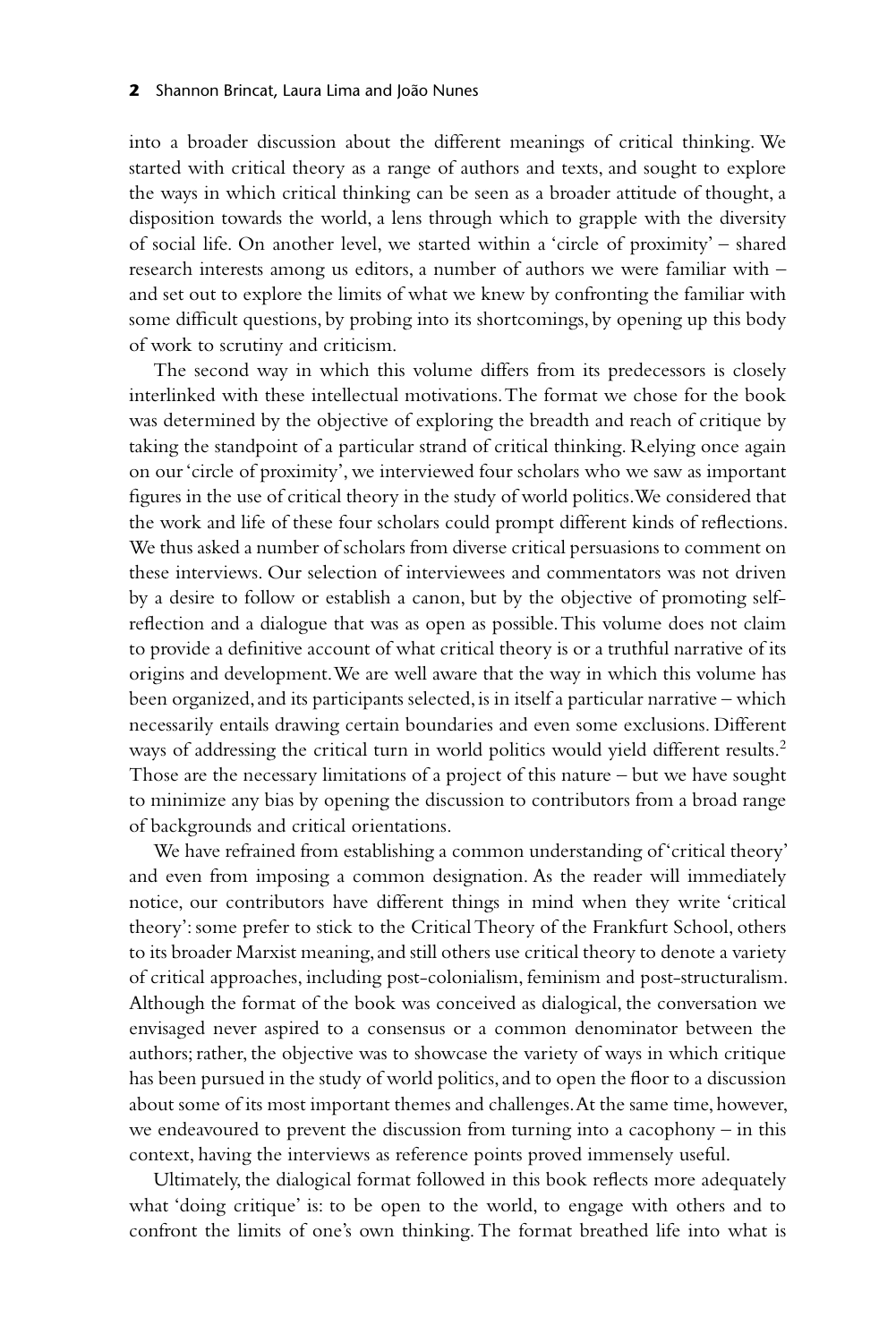<span id="page-12-0"></span>often seen as a dry, abstract and impersonal process. As has been shown elsewhere, interviews can provide valuable opportunities for illuminating the human dimension of scholarship[.3](#page-19-0) At the same time, interviews are windows that reveal how intellectual work is at once personal, social and political – thereby requiring different kinds of negotiations between the three. This is particularly important in the case of critical thinking, which has always emphasized the way in which knowledge is socially embedded and driven by interests. In this context, doing critique means also exploring the ways in which personal experiences, ways of seeing the world and ways of acting in the world are interconnected. The interviews and reflections in this volume show that critical enquiry is not merely an intellectual process of reason alone. Rather, critique is a lived experience, which feeds on the crossfertilization between different areas of activity, academic and non-academic (as the interview with Robert Cox illustrates). At the same time, critique often involves complex negotiations between the ethical, the political and the historical (Andrew Linklater); or between the academic and the personal (Ken Booth). It may involve the interplay of academic work and political activism and struggle (Richard Wyn Jones). The idea of critique as a lived experience is present, in different ways, in some of the responses to the interviews: for Jacqui True, for example, the congruence between the way in which critique is 'preached' and 'practiced' is central when assessing the merits of a work that claims to be critical; as Mark Neufeld suggests, critical thinking must be given new life through the reinjection of a passionate commitment; Kimberly Hutchings speaks of the necessity of 'turning towards the world'. In sum, this volume shows that critique must be lived as well as theorized.

The third way in which this volume is distinctive is its dual focus on International Relations and Security Studies. Although we consider both fields to fall under the general rubric of world politics, we found it important to specify them. To begin with, a great number of the contributors to this volume have been important figures on both fields. Secondly, the field of Security Studies has recently witnessed extremely dynamic theoretical debates, to the extent that it is no longer possible to talk of it as a subfield of International Relations. Rather, we think that the birth of Critical Security Studies and the growing popularity of critical approaches to security have altered the traditional relationship between the two fields of study.<sup>4</sup> Instead of Security Studies being subsidiary of International Relations, we are now witnessing a more intensive cross-fertilization between the two – and, very often, the field of security leading the way in terms of theoretical innovation. This volume displays some of the synergies that can be created by bringing together these two areas of enquiry.

#### **How the volume is organized**

The volume is divided into two parts. The first ([Part I\)](#page-21-0), features four interviews conducted with Robert W. Cox, Andrew Linklater, Ken Booth and Richard Wyn Jones. Our objective as interviewers was to provide the opportunity for these scholars to reflect about the development of critical theory in their work, to gauge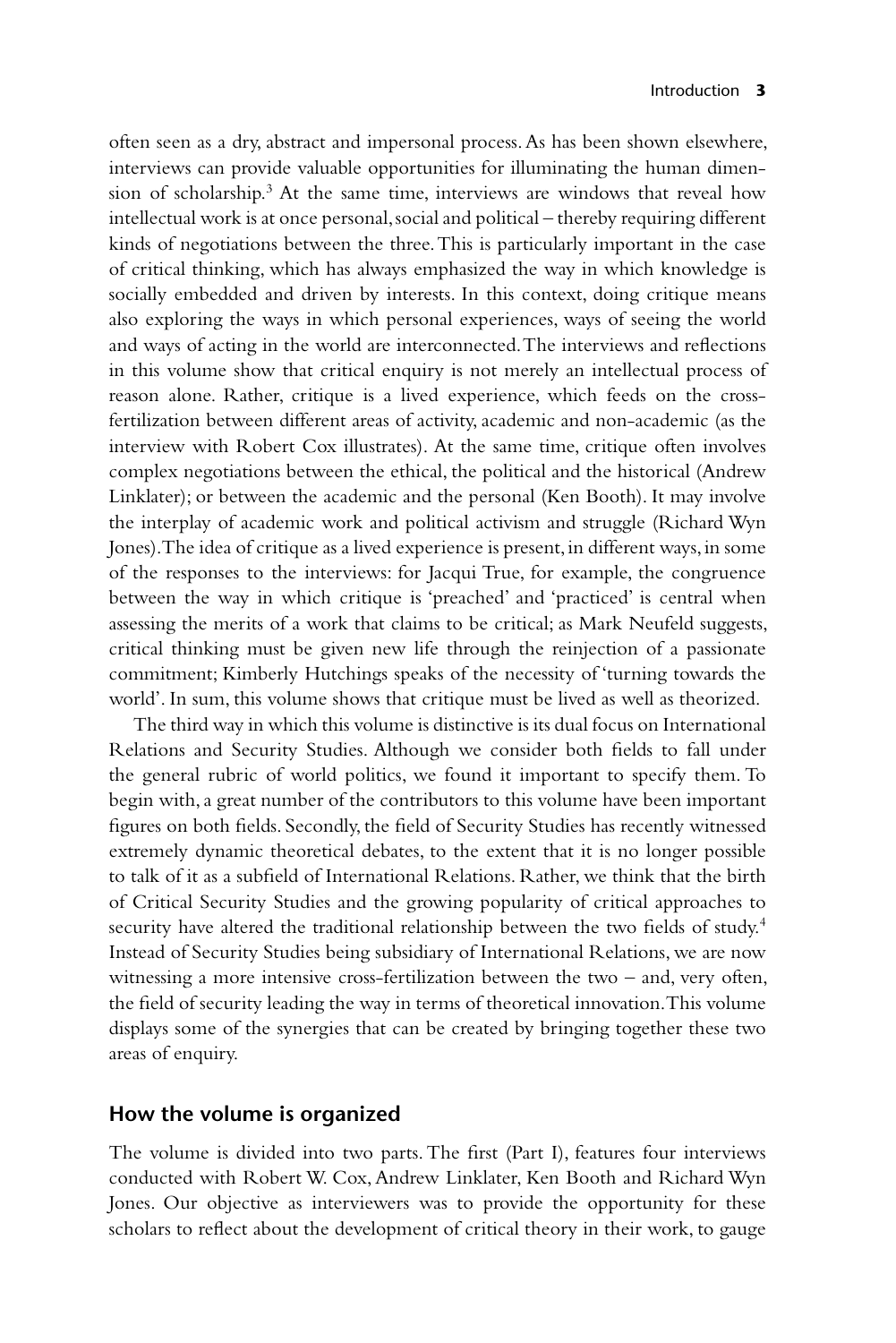their views on the impact of their work and to discuss the challenges and possible directions for future research. While taking into account differences in research interests, methods and subject-fields between the four interviewees, we organized our questions around five common areas of enquiry:

- 1. their initial engagement with critical theorizing;
- 2. the importance of a commitment to emancipatory change in their work;
- 3. the impact of their work on the discipline(s);
- 4. the practical implications of their work and of critical thinking more generally; and
- 5. their thoughts on the challenges and future developments of critical thinking.

The interviews were mostly conducted through various face-to-face meetings (with the exception of Wyn Jones's, which resulted from electronic exchanges), and were digitally recorded. The interviewees were involved in editing the transcripts of the interviews, and thus had the opportunity to change and elaborate their views.

The second half of the volume (Parts II–IV) includes commentaries on these interviews, penned by a number of scholars from various theoretical, normative and interpretive backgrounds – united by their engagement with critical thinking in International Relations and/or Security Studies. Here, our objective was to provide a forum in which different debates surrounding critical thinking could be developed, and in which a diverse range of voices could be heard. The commentators were asked to use the interviews in [Part I](#page-21-0) as a starting point for reflections on the legacy, shortcomings and future of critical theory. The degree of engagement with the interview material varies, but, all of the reflections can be seen as responses to the interviews in [Part I](#page-21-0) or as broader responses to critical thinking as a whole. We have divided these ten commentaries in three parts – Origins (Part II), Limits (Part III) and Future Directions (Part IV). This division is merely an indication of what we considered the most important theme of each chapter. In fact, most (if not all) of the chapters can be seen as addressing these three themes, or at least as having important implications for each of them.

We have deliberately steered away from adding a concluding chapter. Although some of the main themes coming out of this dialogue will be highlighted below, and even though we will go so far as to venture some ideas as to what this might mean for critical thinking, we are very reluctant to engage in the exercise of closure that a conclusion would imply. It is best to let the contributions speak for themselves and to allow the readers to draw their own conclusions. We believe that the primary contribution of this volume is the way it shows the extraordinary diversity of critical theorizing as applied to the study of world politics and, more importantly, the way it seeks to strengthen the critical field as a site of permanent contestation, questioning and self-reflection. We believe that the critical spirit is stifled when one attempts to encapsulate it into formulas or common denominators; in contrast, it thrives when one seeks to learn instead from its example of permanent unrest.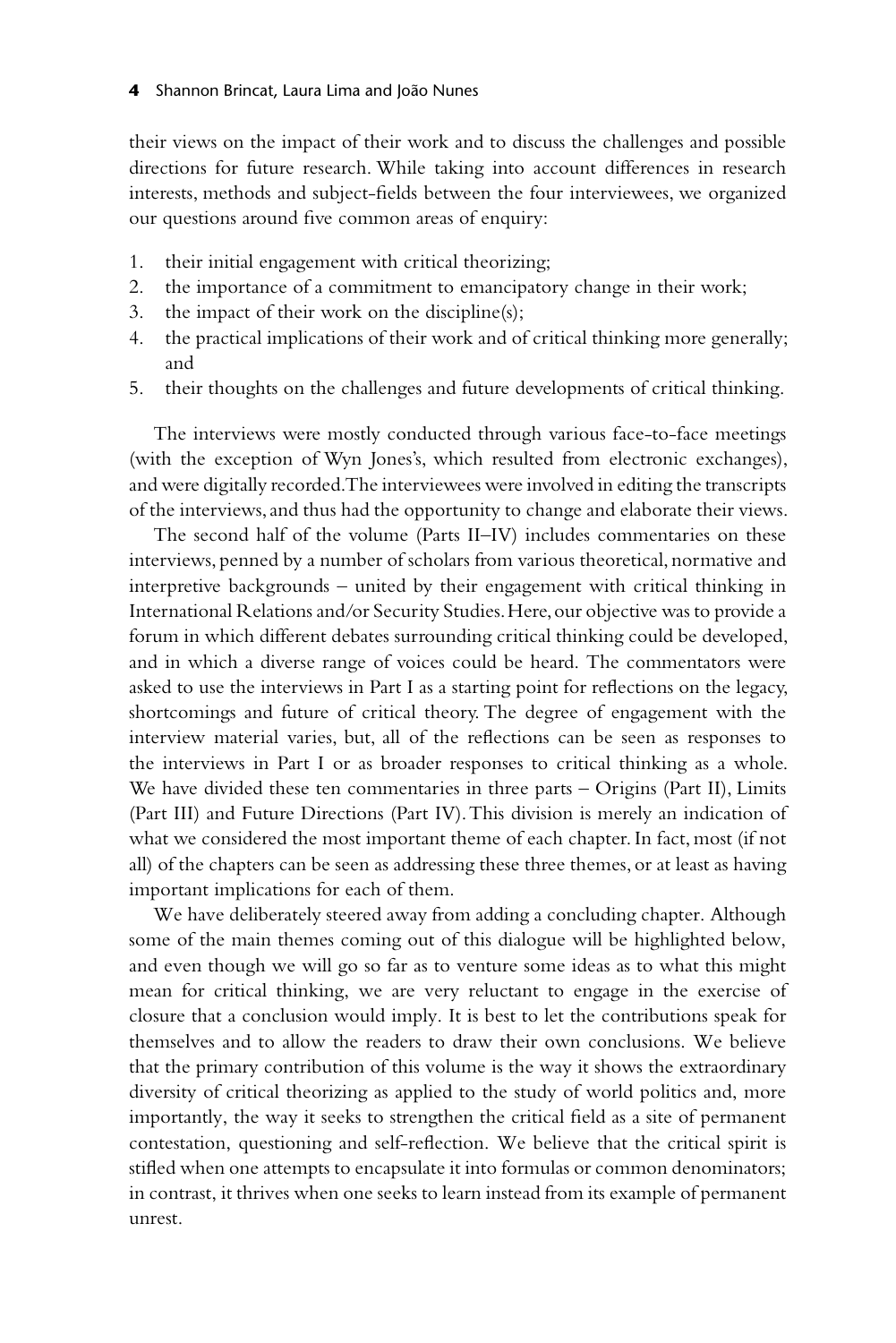#### <span id="page-14-0"></span>**Origins . . . and departures**

Thinking about origins is important when assessing a theoretical approach. This project began with a particular narrative of the origins of critical theory in the study of world politics: we observed that 2011 marked the thirtieth anniversary of the publication of Robert Cox's 'Social Forces, States, and World Orders – Beyond IR Theory' (1981) and of Richard Ashley's 'Political Realism and Human Interests'  $(1981)$ . These two articles are indeed significant in that they signalled the moment in which insights from critical theory were self-consciously applied to the study of world politics. These two articles were not scattered efforts; in fact, they reflected a broader movement in the discipline. At about the same time, Andrew Linklater's book *Men and Citizens in the Theory of International Relations* (1982) contributed to setting the agenda of a critical-theoretical approach to International Relations theory; not long afterwards, Ken Booth's (1991) 'Security and Emancipation' showed how critical thinking could be used to radically rethink understandings and transform practices of international security.

In these works, one can witness the formation of a critical approach to IR theory. But that is not the same thing as saying that critical theory in the study of world politics originated with these works  $-$  or that a line of intellectual influence can be drawn from the thought of Kant, Marx, the Frankfurt School, up to the contributions of these authors. Whilst conducting the interviews and observing the debate that they sparked, we realized that our initial assumptions regarding the 'intellectual tradition' of critical theory in world politics were somewhat misplaced – or at least that they needed to take into account a broader perspective. The reality of intellectual life is messier than we originally thought, and critique – as an attitude of thought and a lived experience – cannot be neatly summarized into a coherent narrative.

For example, it was particularly illuminating to learn that Robert Cox was heavily influenced by the thought of Edmund Burke, one of the founding figures of modern conservatism, and that he does not see the Frankfurt School as being part of his intellectual inheritance. Andrew Linklater, on the other hand, while explicitly drawing on the Frankfurt School, cannot be considered a 'follower' in that he has used in creative ways the historical sociology of Norbert Elias – who, as Linklater suggests, can be seen as one of the 'flag-bearers' of the critical tradition. Ken Booth reveals how he encountered 'critical theory' almost by chance, and how it helped him bring together a series of notions about world politics he had developed through other means.<sup>[5](#page-19-0)</sup>

The responses to the interviews go even further in complicating the narrative about the origins of critical theory. Mustapha Pasha's analysis of the subject of critical international theory explores the origins of critical thinking within a particular Protestant cosmology, and shows how the 'logic of Western Reason' underlies the emancipatory commitment. In his contribution, Richard Devetak provides an in-depth investigation of the intellectual heritages of Cox and Linklater. Focusing on how these two authors have mobilized the views of history of Vico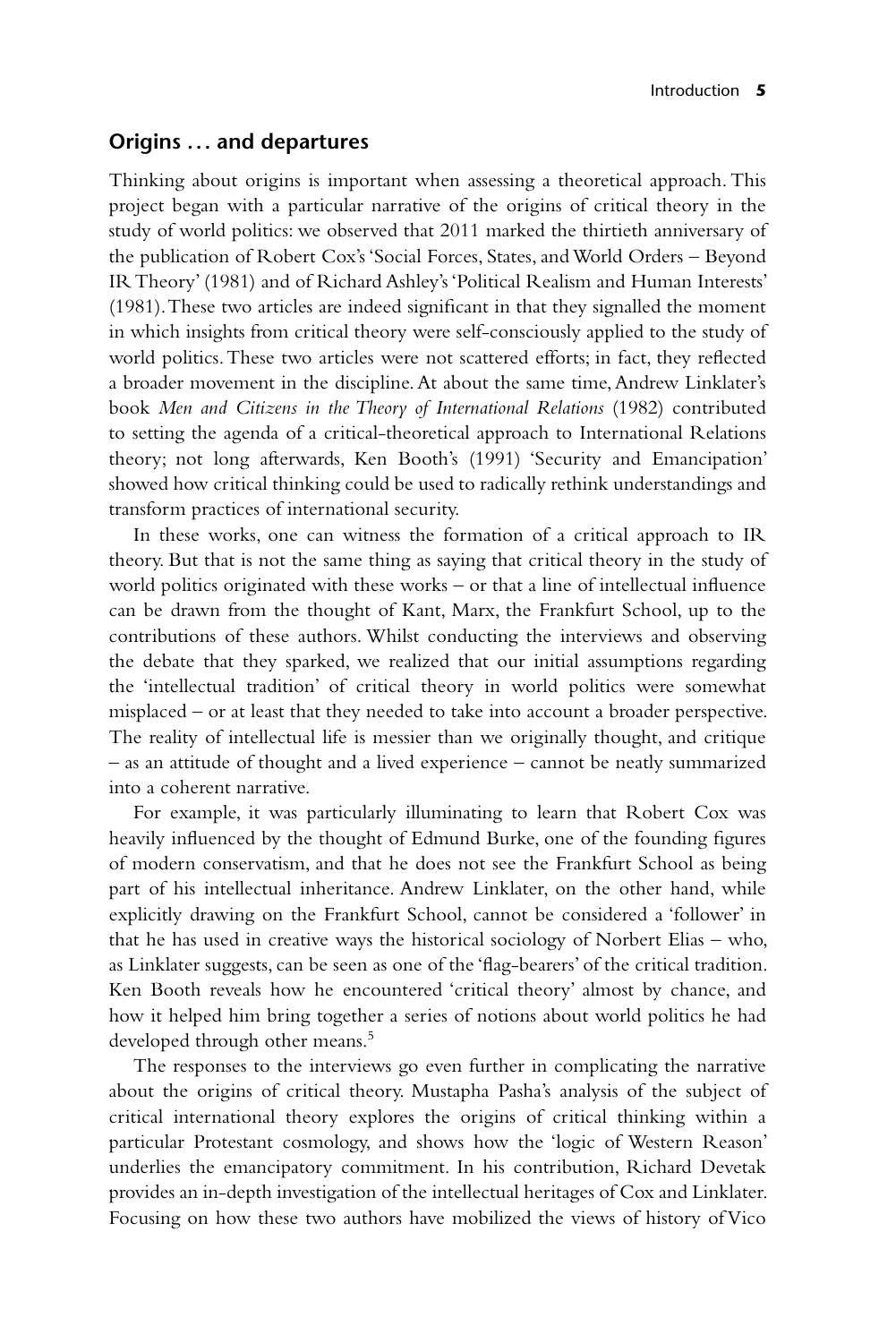<span id="page-15-0"></span>and Kant, respectively, Devetak's chapter is a prime example of how revisiting the origins can give cause for re-evaluating the trajectory and future possibilities of critical theory. Yet another example of the usefulness of taking a fresh perspective on origins is the chapter by Michael C. Williams. Williams writes about the context of the Frankfurt School in exile in the United States, and argues that the strict separation between the School and American positivist political science is both erroneous and detrimental to the critical purposes.

### **Limits . . .**

As mentioned above, this volume sets out to provide a forum in which the shortcomings of, and challenges to, critical theory in the study of world politics could be discussed in a lively and constructive way. In this respect, this book can be seen as an exercise in self-reflection  $-$  an indispensable feature of any intellectual endeavour that purports to be critical. Once again, the format of the volume proved its usefulness: the interviews constituted moments of introspection, in which the authors reflected about the development of their thinking, their hesitations and changes of opinion. Linklater provides a fascinating overview of thirty years of work, in which he constantly struggled with the shortcomings of some of the founding fathers of the critical tradition. Although demonstrating important lines of continuity – such as the interest in the expansion of the horizons of moral community – his intellectual journey is also animated by acknowledging the limits of Kant, Marx and Habermas, which he has sought to overcome by engaging with theorists outside the 'canon' of critical theory.

Booth has shown in his work that he takes seriously the feminist injunction to see the personal as political, by reflecting in a candid way about his own intellectual trajectory and the way he came to recognize earlier mistakes.<sup>[6](#page-19-0)</sup> He goes further by exploring the shortcomings of pure thought when confronted with events in the political world – he admits, for example, the difficulty in sustaining a pacifist position in the messy realm of political affairs; at the same time, however, he reveals his own hesitations about the merits of intervention. Wyn Jones is also very forthright in confronting the limits of his own thinking: he shows, for instance, how his recent work on Welsh politics has impacted upon his views of critique and contributed to changing his opinion about the role of quantitative Political Science. Also, looking back at his earlier works, he admits to having been mistaken when equating security with emancipation.

Unsurprisingly, the responses to the interviews engage in depth with various limitations of critical theory. In fact, as Brooke Ackerly argues in her chapter, the recognition of limits must be in-built into the very act of thinking critically about the world. Thus, she frames critique within a broader disposition characterized by both skepticism and humility: the former leads critical thinking to revisit and challenge accepted meanings, while the latter renders its approach collaborative and permanently open to questioning. Even though Ackerly identifies elements of skepticism and humility in the words of the four interviewees, she still finds many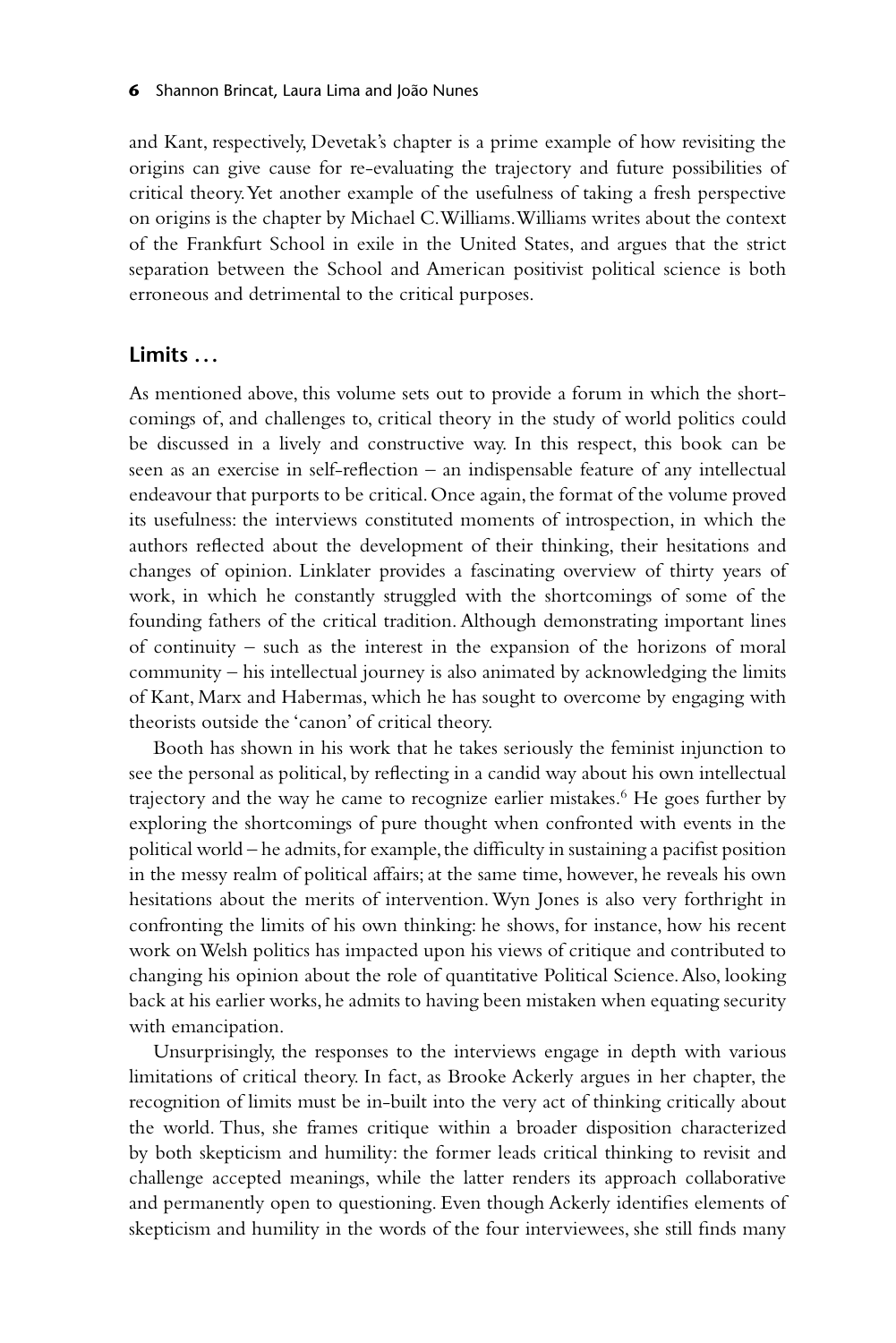<span id="page-16-0"></span>problematic elements in the version of critical theory they uphold. One of her main concerns is the concept of emancipation, a 'totalizing' term which, in her opinion, sidelines concrete claims for empowerment and rights.<sup>[7](#page-19-0)</sup>

Other commentators use a variety of strategies to engage with the limits of critical theory. Jacqui True, for example, examines the interviews against a set of criteria: engagement with other theories and theorists; self-reflexivity about the interviewees' own work; and the identification and practice of emancipatory possibilities. Deploying these criteria, she detects blind spots in the critical theory presented in the interviews (and in the questions that we, the interviewers, failed to ask). As a result, she argues that the version of critique put forward by the interviewees ultimately fails to live up to its own claims. John Hobson's contribution also seeks to turn the critical gaze on critical International Relations theory itself. He appraises the trajectory of critical theory from the standpoint of subaltern and Eastern agency, and argues that critical theory has fulfilled only half of its mandate: while it has revealed structures of power in the world, it has not yet analysed the agency of subaltern and non-Western actors in global politics and economics.

On a different note, Martin Weber asks critical theory to reflect on the nature of its engagement with other theoretical approaches. Seeking to 'make uncomfortable' this theoretical tradition, he observes that all too often different critical approaches talk past each other, preferring to remain at the level of what he terms an 'external' form of critique, which usually dispenses with appreciative engagement. An obvious conclusion from Weber's reflection is that critical theory needs to take theoretical dialogue more seriously. While Weber gives most of his attention to dialogue between different critical approaches, Williams' reflection about the 'Americanpositivist-realist other' of critical theory also serves as a cautionary note against overplaying the difference between 'critical' and 'traditional' theory. Booth and Wyn Jones also comment on the pitfalls of building 'straw-men' for justifying one's own position, arguing that realism is actually much more complex – and closer to critical thinking – than the picture normally provided by critical theorists.

Amidst all the criticisms, a dissonant voice is introduced by Pinar Bilgin's defence of Critical Security Studies against accusations of Eurocentrism. For Bilgin, the way in which critical theory has been used by authors like Booth and Wyn Jones has considerably broadened the scope and reach of Security Studies. Her reflection is particularly interesting in the context of the debate carried out in this volume, in that she argues that accusations of Eurocentrism must be turned against those who accuse critical theory of being Eurocentric. In sum, the contributions to this volume depict an immensely rich picture of the multiple challenges facing critical theory today and the vibrant debates surrounding it.

### **. . . and opportunities**

Lest the reader think that the book does not have anything positive to say about the future of critical theory in the study of world politics, we hasten to add that all contributions offer important clues as to how critical thinking – and critical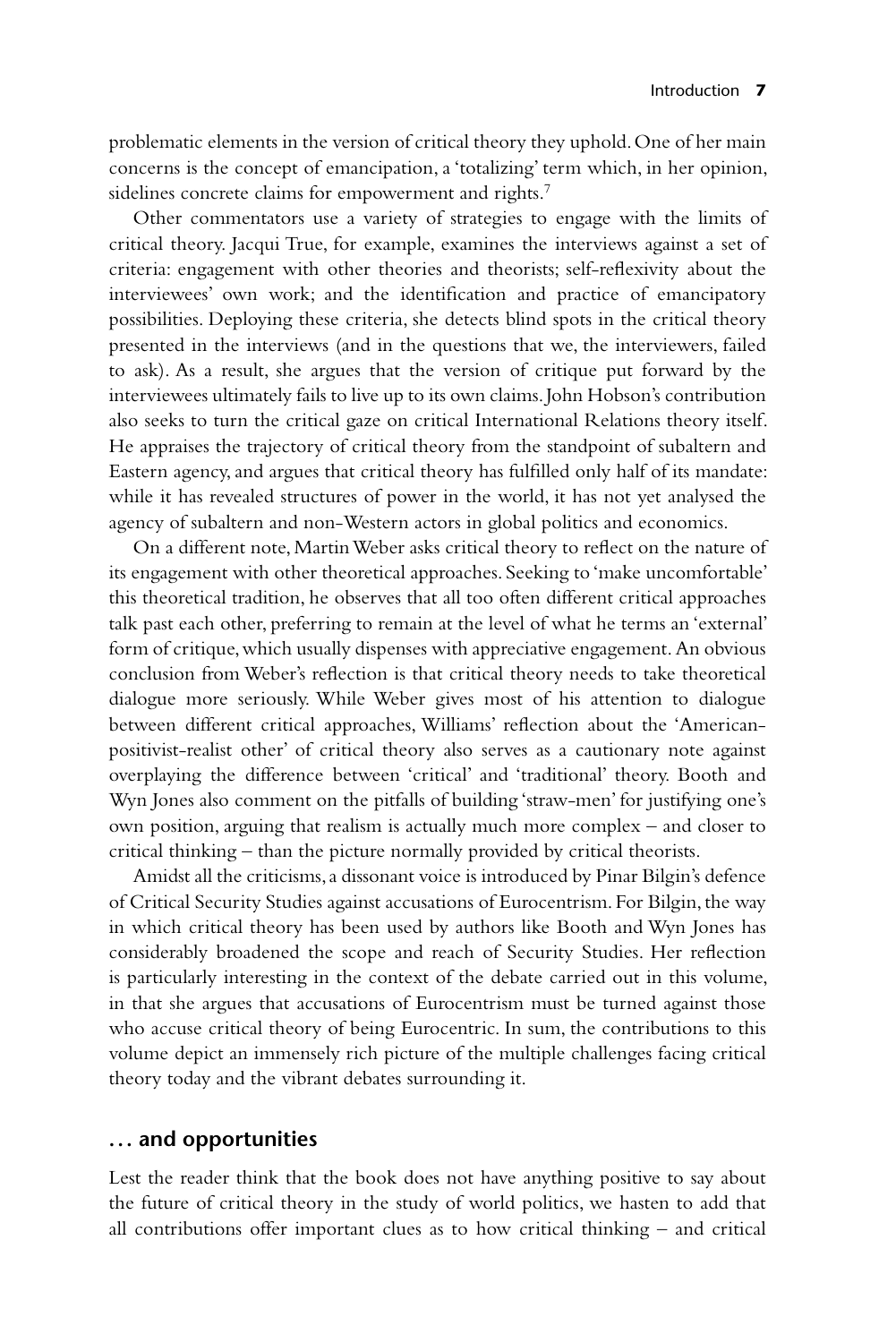practice – can be developed. This is true even for the more pessimistic views: Ackerly, for example, suggests that the version of critical theory put forward by the four interviewees is exhausted; nonetheless, she argues for another version of critical theorizing, one that is predicated upon the methodologies of feminist theory (True also places emphasis on the importance of feminist methods for doing critique).

This book thus contains a number of future directions for critical theory: more attention to historical change and difference, more openness to dialogue and a more sustained engagement with the complexities of world politics. Cox wishes critical theory to develop as an 'historical mode of thinking' (this volume, 20). Theories arise out of historical situations, experiences and dilemmas, and the role of critique is to examine the historical elements that are likely to bring about structural change. As a result, critical theory must strengthen its historical methodologies. Echoing Cox's remarks about the crucial importance of historical thinking, Linklater's work shows how critical theory can benefit from an engagement with historical sociology to help critical theorists adopt a long-term view of complex historical processes in world politics.

In addition to strengthening the historical awareness of critical theory, the contributions to this volume overwhelmingly point towards the necessity of developing a sensibility to difference. These calls should be taken in conjunction with Devetak's genealogy of the thought of Cox and Linklater, and with Pasha's analysis of the cosmological assumptions underlying critical theory – given that, after all, the engagement with difference cannot be dissociated from self-reflexivity. In what concerns the ways in which critical theory can engage with complexity and multivocality, Hobson makes the case for a critical theory that not only offers a critique of power and social inequality, but also paints a picture of subaltern agency and resistance. This vision can be seen as an important rejoinder to Cox's idea of a cosmopolitanism predicated upon transcivilizational dialogue and upon the recognition of fluidity and difference. An important contribution in this context  $$ and a promising direction for critical theory – is Neufeld's analysis of Edward Said's 'contrapuntal reading', which, he argues, allows for dissonant voices to be considered without the compulsion to establish a unified meaning or a harmonious whole. Contrapuntality can thus become an important critical method for the analysis of difference and pluralism. The calls for more pluralism are echoed by Hutchings, who argues for a more sustained engagement with feminist, post-colonial and green arguments in what she terms a 'democratization of critique' (this volume, 213). The desire for more pluralism also underlies Williams' engagement with what has often been seen as the 'other' of critical theory.

As Ackerly shows in her contribution, openness towards difference is an important step in a more sustained engagement with world politics. In this context, she stresses the importance of feminist methodologies, which in her view must be central components of any form of theory that claims to be critical. In the field of Security Studies, the approach to security put forward by Booth and Wyn Jones has distinguished itself from most of its critical counterparts by arguing for a more comprehensive engagement with the real conditions of insecurity experienced by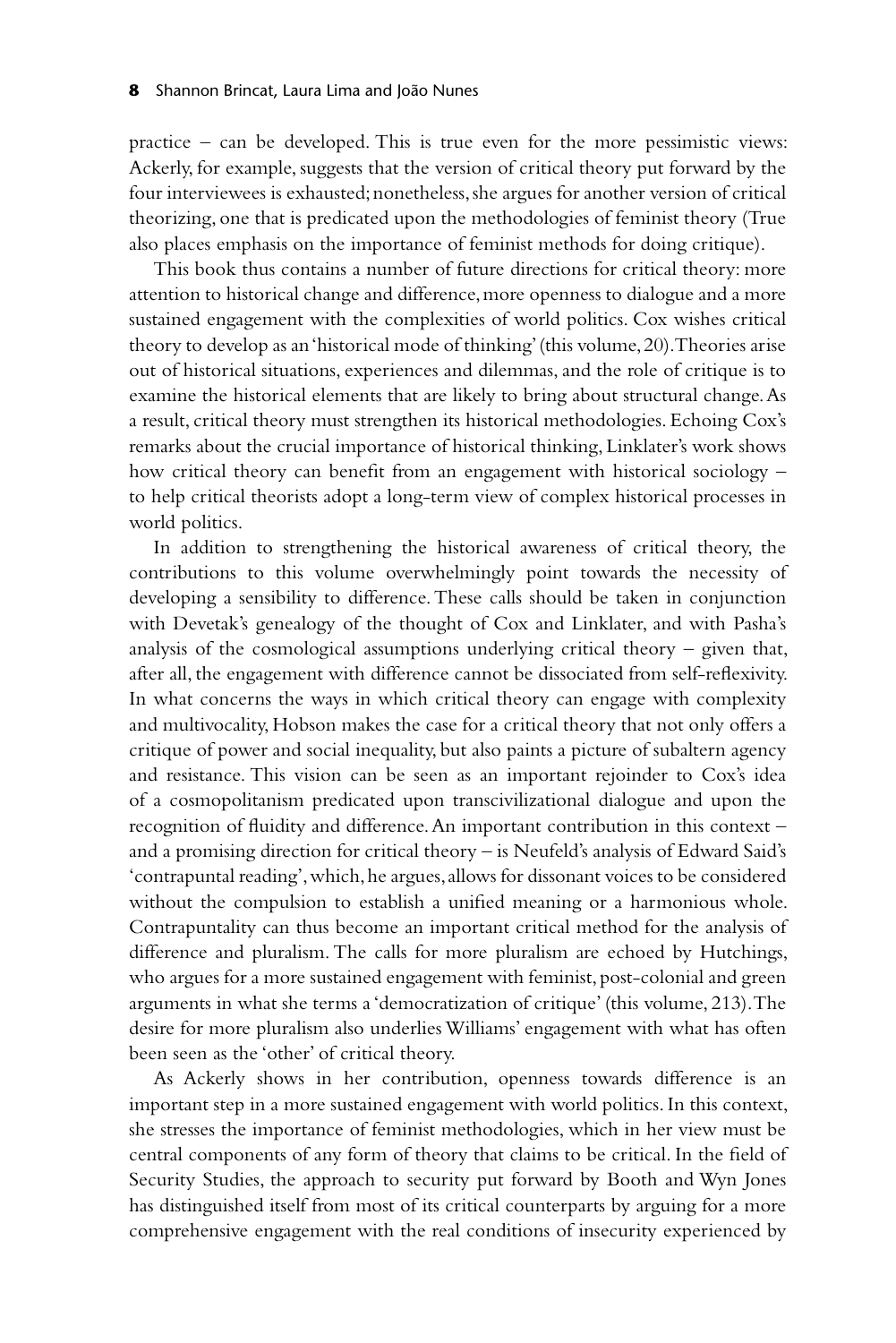<span id="page-18-0"></span>'real people in real places' (in the words of Wyn Jones). In their interviews, they emphasize this point once again, with Wyn Jones going so far as to argue that the ability to engage with the world of practice is the ultimate test for the validity of a critical theory. For Wyn Jones, this means, among other things, that critical theory must go beyond anti-statism and engage with state practices and with the functioning of political institutions[.8](#page-19-0) Neufeld's contribution is also important in this regard, in that he argues for the necessity of 'transformative intellectuals' to engage with politics and praxis in specific historical communities. For Hutchings, the question of practice means that critique must 'run towards the world'. Downplaying the importance of arguments about, for example, the philosophical foundations of critique, she claims that the 'authority' of critique must be transferred towards the world in its complexity and in its multiple temporalities.

In sum, the contributions to this volume show how critical thinking can be developed through the deepening of its historical awareness, the broadening of its scope so as to account for plurality and difference, and the reinforcement of its engagement with the subject matter of world politics. These contributions identify gaps and opportunities, putting forward concrete measures for pushing critical theory beyond its current limitations.

#### **The life of critique**

The contributions to this volume provide important insights as to the origins, current state, challenges and future directions of critical thinking in world politics. Engaging in a dialogic and self-reflective exercise, they showcase the vibrancy of intellectual exchanges within the critical field. While demonstrating the importance of preserving theoretical heterogeneity, the contributions also show that there are common concerns, that conversations can take place, that disagreement is almost always fruitful for the critical enterprise and that areas of convergence can be found.

In addition to demonstrating the vitality of the critical field, the voices in this volume illuminate different aspects of the 'life of critique'. To begin with, they provide important clues for a reassessment of its origins and genealogy. Critical thinking cannot be circumscribed to the works of philosophers – or contained in edited volumes such as this one – because its development is supported by the interplay of deeply ingrained ideas (as Pasha shows) and intimately connected with struggles that occur daily on a multiplicity of sites. Critique must thus be seen as an organic phenomenon, always in motion and always restless – as Cox states in his interview, it must be fluid and 'non-scholastic'. The contributions also show that critique must see itself as an intervention within an ever-evolving social and political life – Hutchings refers to this as the 'turn towards the world'. They show that critique is more than just a theory: it is a lived experience, an attitude, a form of practice – in Booth's words, a 'way of life'.

Finally, this volume demonstrates the crucial importance of critique for living and acting in the world. On the one hand, the ideas and methods that fall under the critical banner – historical, sociological, feminist, subaltern, among others –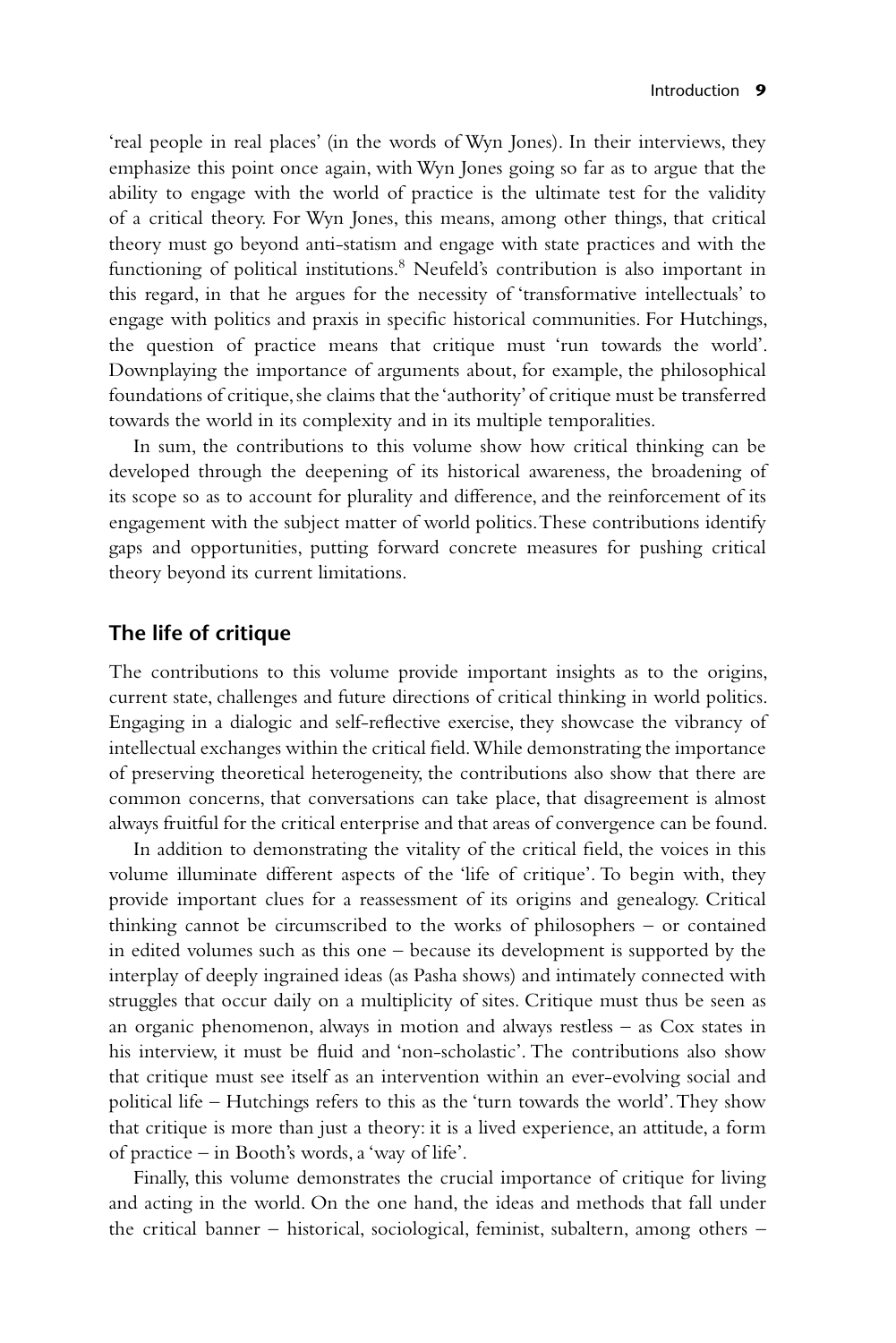<span id="page-19-0"></span>are important tools for thinking about, and addressing, the multiple situations of exclusion and oppression in the world today. On the other hand, critical theory offers important clues as to how we might live in order to minimize the reproduction of these forms of exclusion and oppression. As Cox argues in this volume, critique implies a change in the way we think about ourselves and about our relationship to the world. In times of global interconnectedness, global injustices and global dangers, the first and foremost lesson of critical theory may just be an injunction to personal transformation.

#### **Notes**

- [1](#page-10-0) The trajectory of the critical literature in International Relations can be accompanied in Hoffman (1987), Linklater (1996), as well as in the contributions to Wyn Jones (2001) and Rengger and Thirkell-White (2007). The intersection between critical thinking and post-positivism is one of the common themes of the contributions to Booth, Smith and Zalewski (1996). A useful reader is Roach (2007).
- [2](#page-11-0) A different take into this question was provided in Edkins and Vaughan-Williams (2009).
- [3](#page-12-0) See in this regard Munck and Snyder (2007).
- [4](#page-12-0) The seminal volume of Critical Security Studies is Krause and Williams (1997). Recent surveys of the different critical approaches to security are C.A.S.E. collective (2006) and Peoples and Vaughan-Williams (2010). Also useful are Booth (2005) and Fierke (2007).
- [5](#page-14-0) In his recent book *Theory of World Security*, Booth explains in detail his theoretical influences and his own approach to theory-building as 'pearl-fishing' from several sources see Booth (2007: 37–91). This approach resonates with Cox's remarks about being a 'nonconformist' who does not belong to a school or doctrine (this volume, 17).
- [6](#page-15-0) See Booth (1997).
- [7](#page-16-0) Interestingly, in his interview Cox also reveals some dissatisfaction with concepts such as 'emancipation' and 'progress'.
- [8](#page-18-0) The challenge of engaging with the world of political institutions from a criticaltheoretical perspective has recently been taken up in Roach (2010).

### **Bibliography**

- Ashley, R.K. (1981) 'Political Realism and Human Interests', *International Studies Quarterly* 25(2): 204–36.
- Booth, K. (1991) 'Security and Emancipation', *Review of International Studies* 17: 313–26.
- \_\_\_\_\_ (1997) 'Security and Self: Refl ections of a Fallen Realist' in K. Krause and M.C. Williams (eds) *Critical Security Studies: Concepts and Cases*, London: UCL Press.
	- \_\_\_\_\_ (ed.) (2005) *Critical Security Studies and World Politics*, London and Boulder: Lynne Rienner Publishers.
		- \_\_\_\_\_ (2007) *Theory of World Security*, Cambridge: Cambridge University Press.
- Booth, K., Smith, S. and Zalewski, M. (eds) (1996) *International Theory: Positivism and Beyond*, Cambridge: Cambridge University Press.
- C.A.S.E. collective (2006) 'Critical Approaches to Security in Europe: A Networked Manifesto,' *Security Dialogue* 37(4): 443–87.
- Cox, R.W. (1981) 'Social Forces, States and World Orders: Beyond International Relations Theory', *Millennium* 10(2): 126–55.
- Edkins, J. and Vaughan-Williams, N. (eds) (2009) *Critical Theorists and International Relations*, London: Routledge.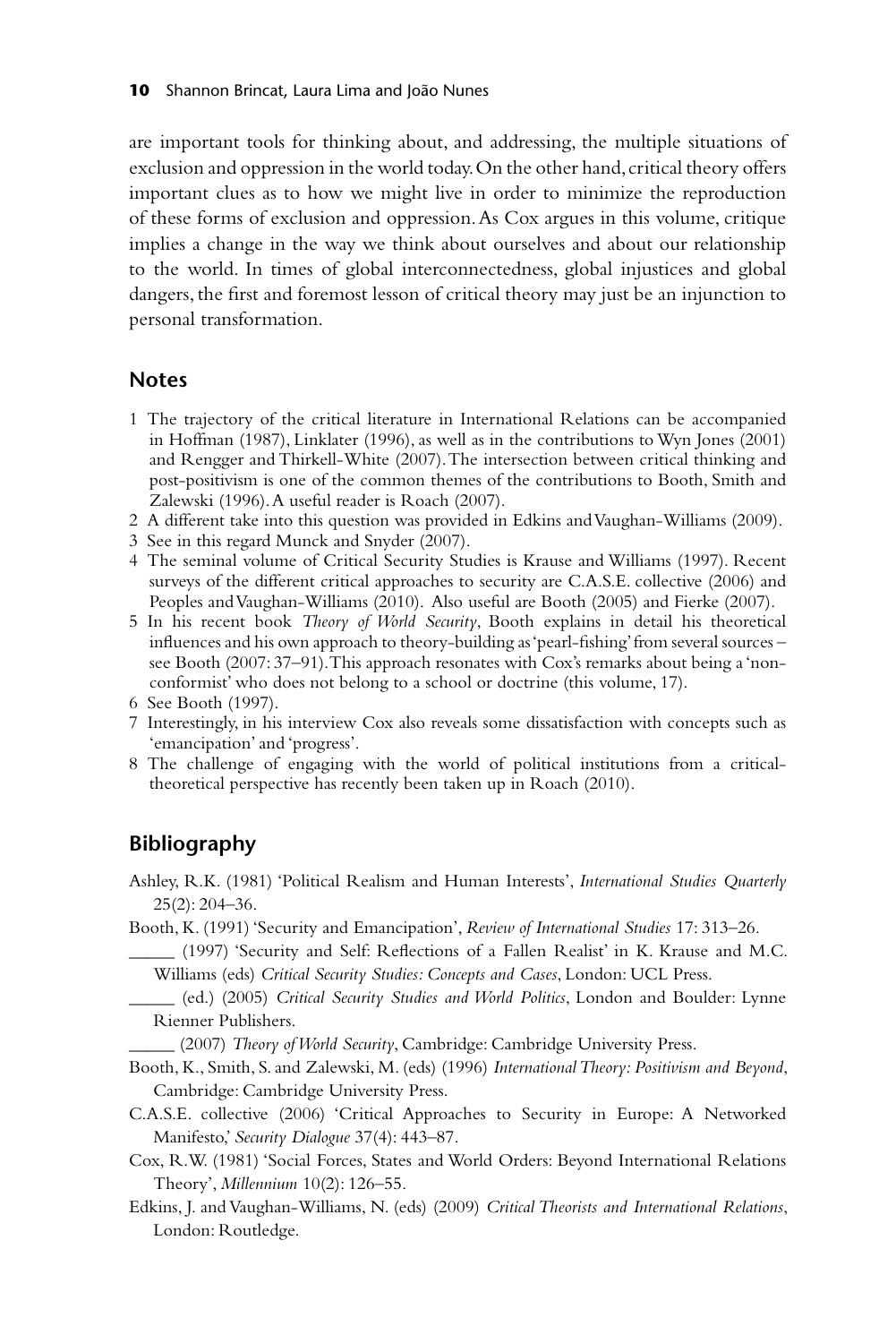Fierke, K.M. (2007) *Critical Approaches to International Security*, Cambridge: Polity.

- Hoffman, M. (1987) 'Critical Theory and the Inter-Paradigm Debate', *Millennium* 16(2): 231–49.
- Krause, K. and Williams, M.C. (eds) (1997) *Critical Security Studies: Concepts and Cases*, London: UCL Press.
- Linklater, A. (1982) *Men and Citizens in the Theory of International Relations*, London: Macmillan.

\_\_\_\_\_ (1996) 'The Achievements of Critical Theory' in S. Smith, K. Booth and M. Zalewski (eds) *International Theory: Positivism and Beyond*, Cambridge: Cambridge University Press.

- Munck, G.L. and Snyder, R. (eds) (2007) *Passion, Craft, and Method in Comparative Politics*, Baltimore: Johns Hopkins University Press.
- Peoples, C. and Vaughan-Williams, N. (2010) *Critical Security Studies: An Introduction*, Abingdon: Routledge.
- Rengger, N. and Thirkell-White, B. (eds) (2007) *Critical International Relations Theory After 25 Years*, Cambridge: Cambridge University Press.
- Roach, S.C. (ed.) (2007) *Critical Theory and International Relations: A Reader*, London: Routledge.
	- \_\_\_\_\_ (2010) *Critical Theory of International Politics: Complementarity, Justice and Governance*, Abingdon: Routledge.
- Wyn Jones, R. (ed.) (2001) *Critical Theory and World Politics*, London and Boulder: Lynne Rienner Publishers.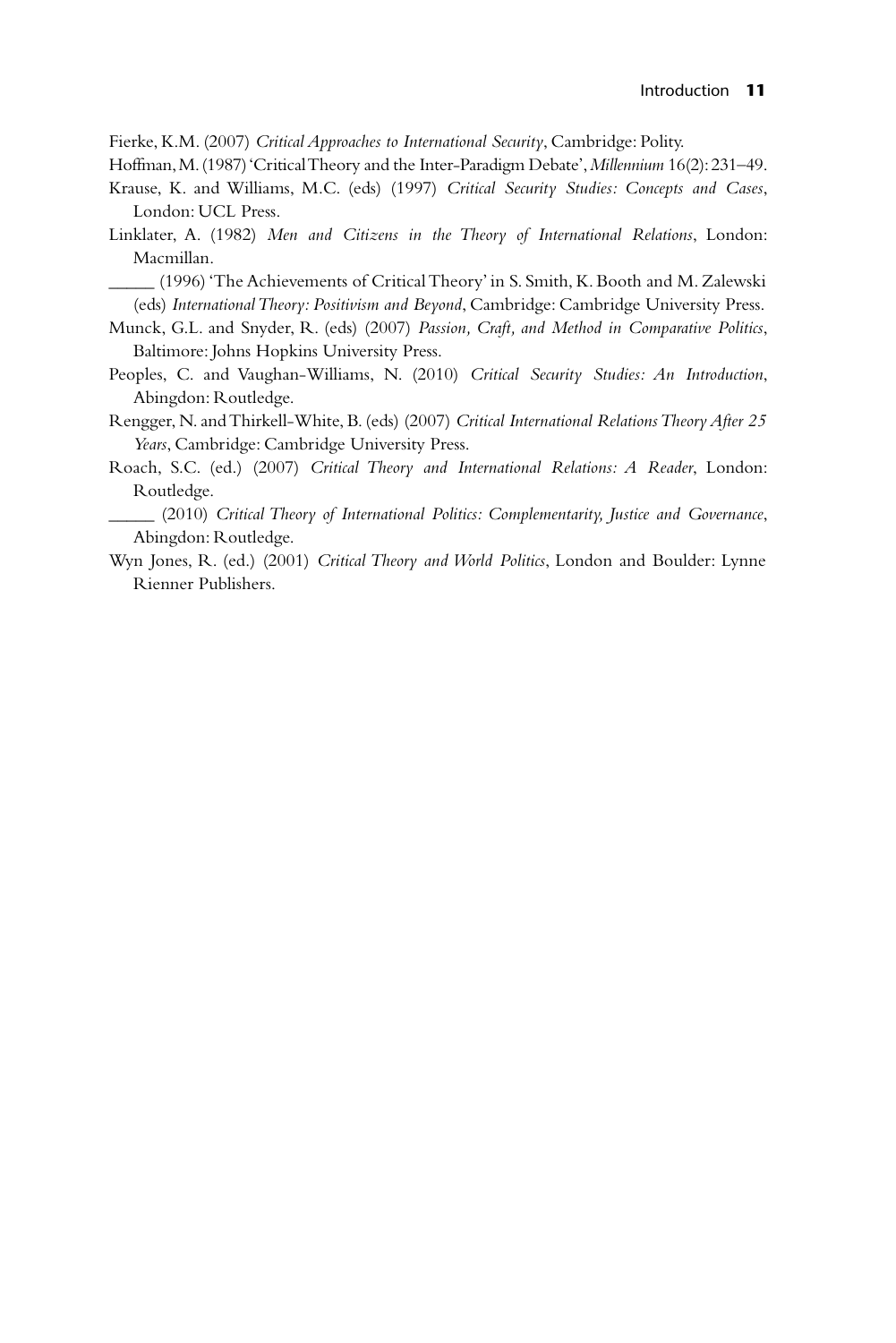# <span id="page-21-0"></span>**[PART I](#page-4-0)** [Interviews](#page-4-0)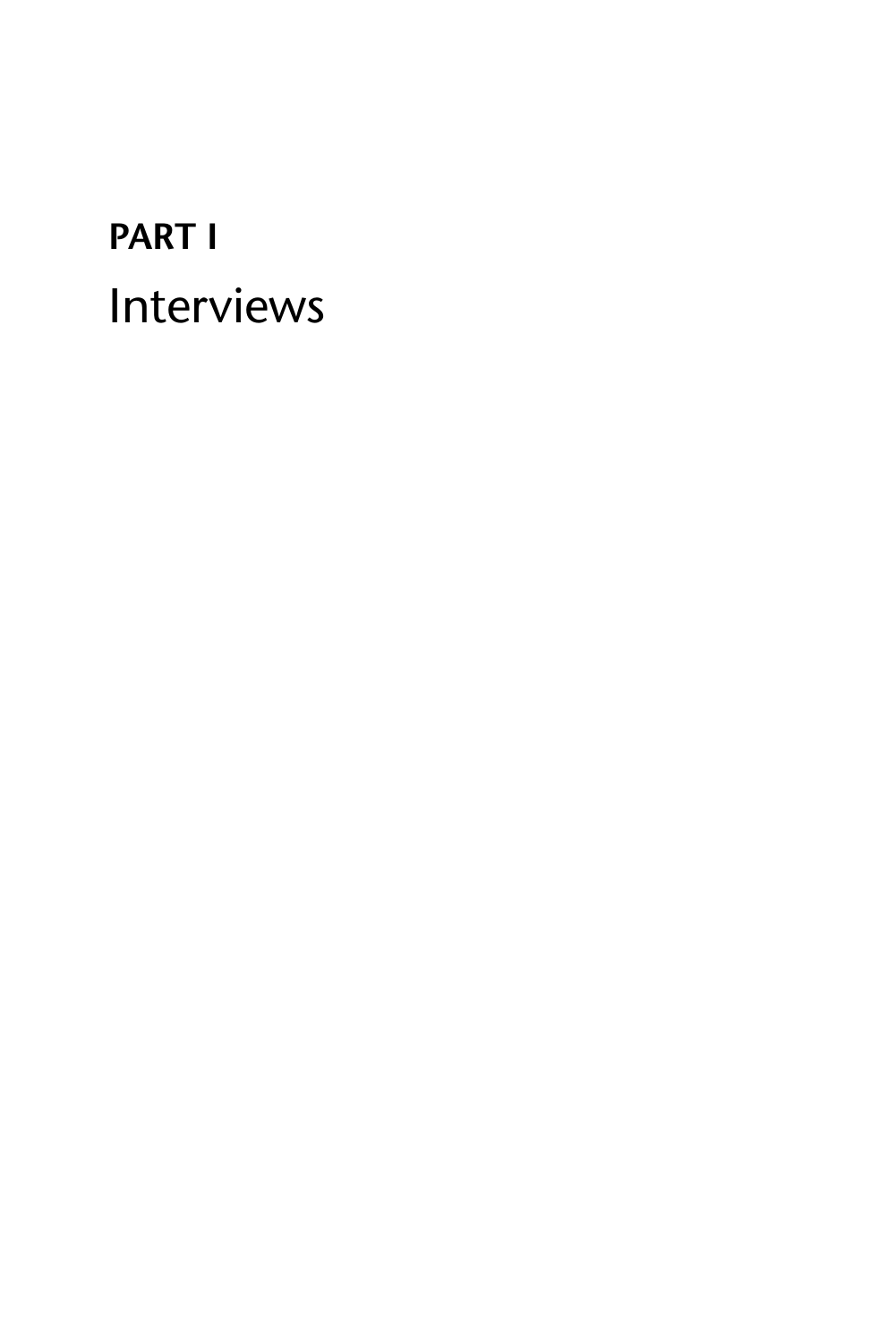# <span id="page-22-0"></span> $\overline{\mathcal{L}}$ *FOR* **[SOMEONE AND](#page-4-0)**  *FOR* **SOME PURPOSE**

*[An interview with Robert W. Cox](#page-4-0)*

Robert W. Cox is widely regarded as one of the leading critical theorists in the study of world politics. Spanning International Relations Theory and International Political Economy, his work has been hugely influential since the publication of his two articles 'Social Forces, States and World Orders' (1981) and 'Gramsci, Hegemony and International Relations' (1983). Cox was born in 1926 in Montreal, Canada, and worked for 20 years at the International Labour Organization – an experience that inspired his first book (co-authored with Harold Jacobson), *The Anatomy of Influence: Decision-Making in International Organization* (1974). He then turned to the academia and taught at Columbia University and York University, Toronto. His most recent book, co-authored with Michael Schecheter, *The Political Economy of a Plural World: Critical Reflections on Power, Morals and Civilization* (2002), with its focus on civilizational encounters and post-hegemonic forms of human community, has signalled a new step in his ever-evolving critical thinking.

This interview was conducted between 14 and 16 June 2009 in La Barboleusaz, Switzerland.

### **Life and influences**

*You grew up in the Anglophone sector of Montreal, a son of politically conservative parents. Yet, very early in your life you became interested in French Canadian nationalism of the 1930s and 40s – which was radically opposed to the milieu of your family background. Later in your life, expressing your admiration for Edmund Burke's organic approach to society as a link between conservatism and socialism, you argued (Cox 1996b: 24) that this form of conservatism was congenial to democratic socialism. Does your background explain the development of your thought?*